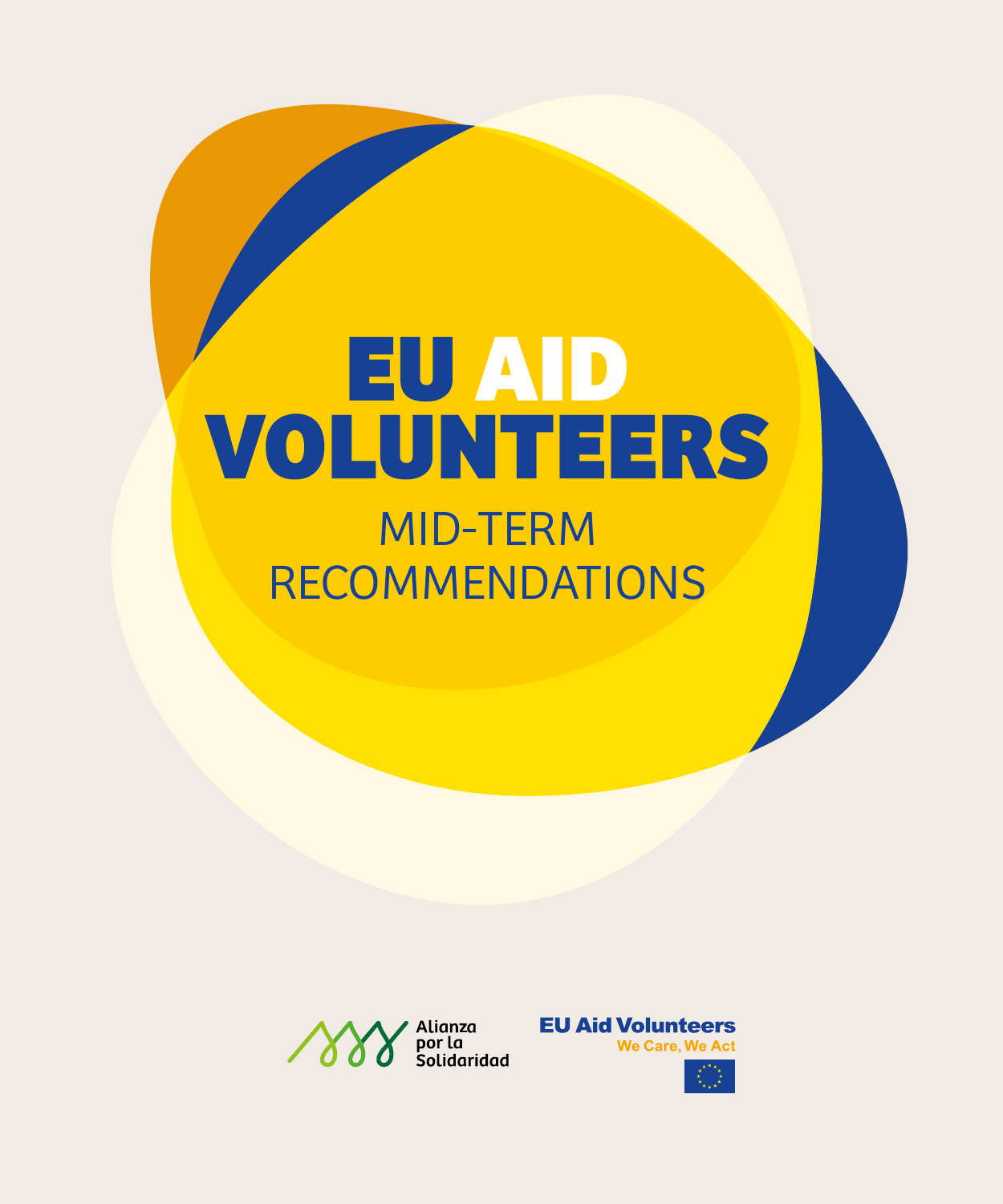**"More to care: encouraging certification and strengthening EUAV management capacities of European sending organisations"**

**2017 - 3565 / 001 - 001**

**EDITORIAL DESIGN:**

**Miguel Alonso Oleaga alonsoleaga.com**

#### **COLLABORATORS:**

#### **From Alianza por la Solidaridad**

**Silvia de Benito Isabel Iparraguirre Blanca Mingo Sandra Victoria Salazar Hannah Tager**

#### **From Volonteurope**

**Rosalind Duignan-Pearson Piotr Sadowski Laura de Bonfils**

#### **From Gruppo di Volontariato Civile**

**Alice Ticli Sara Alves**

#### **From Action Aid Hellas**

**Theodora Bakatselou Vicky Moutsaki**

**This manual may be copied and distributed in any format or by any means, provided the authorship is properly acknowledged and referenced.**

**The manual cannot be used for any commercial purpose.**

**©Alianza por la Solidaridad - 2018 www.alianzaporlasolidaridad.org www.aidvolunteers.org**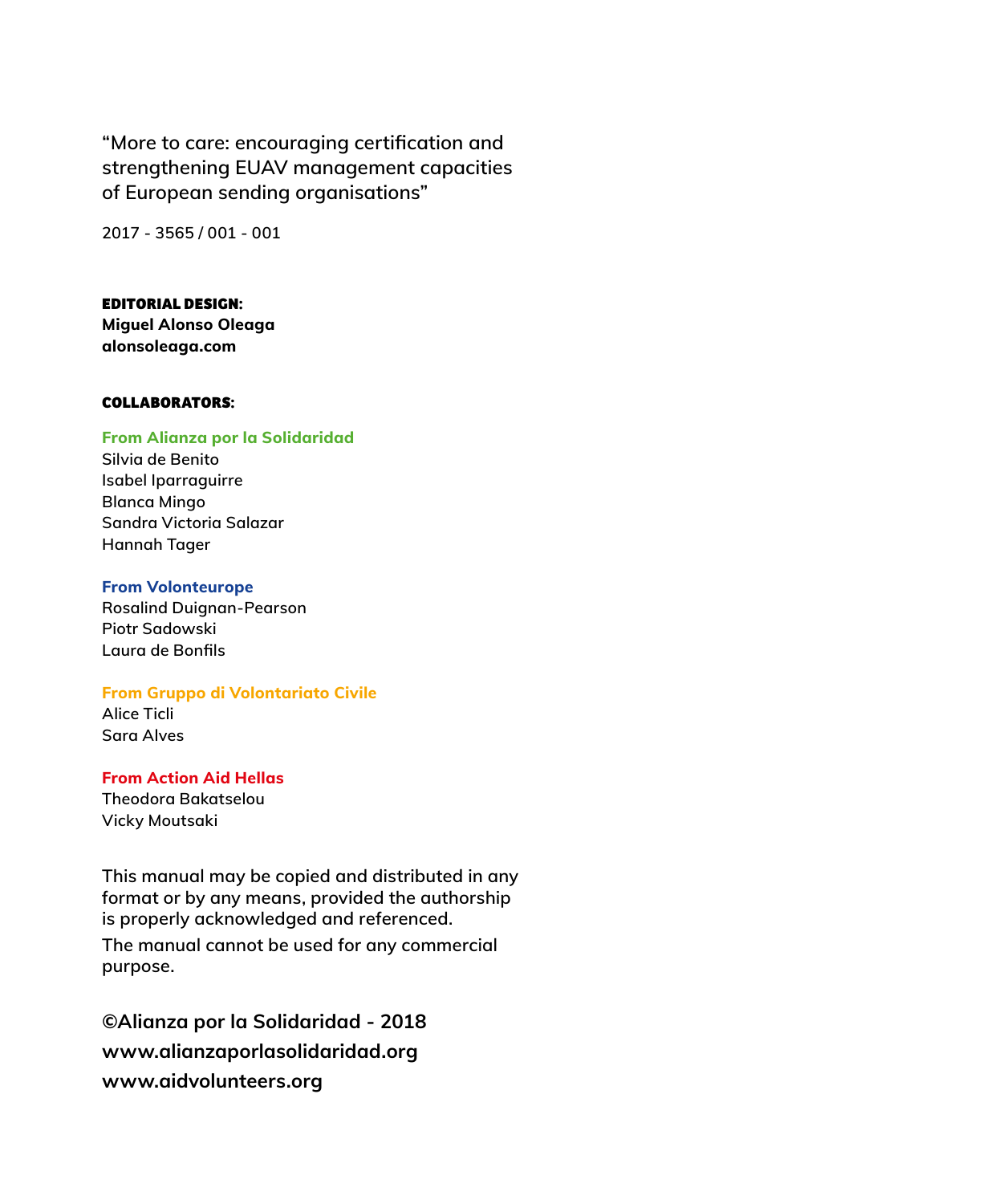# **INDEX**

| <b>PRESENTATION AND SCOPE</b>                                  |    |
|----------------------------------------------------------------|----|
| <b>RAISON D'ÊTRE AND LOGIC OF THIS REPORT</b>                  | 6  |
| <b>METHODOLOGY</b>                                             | 8  |
| <b>RESULTS OF THE ANALYSIS</b>                                 | 10 |
| 1 - Relevance and added value                                  | 10 |
| 2 · Efficiency/regulation (economic and administrative issues) | 11 |
| 3 · Effectiveness (For CSOs and volunteers)                    | 13 |
| 4 - Inclusion                                                  | 18 |
| <b>5 · Scope of Humanitarian Action</b>                        | 19 |
| 6 · Architecture post 2020                                     | 20 |
| <b>7 · Communication</b>                                       | 22 |

## **ANNEX 1 PARTICIPATING ORGANISATIONS** 25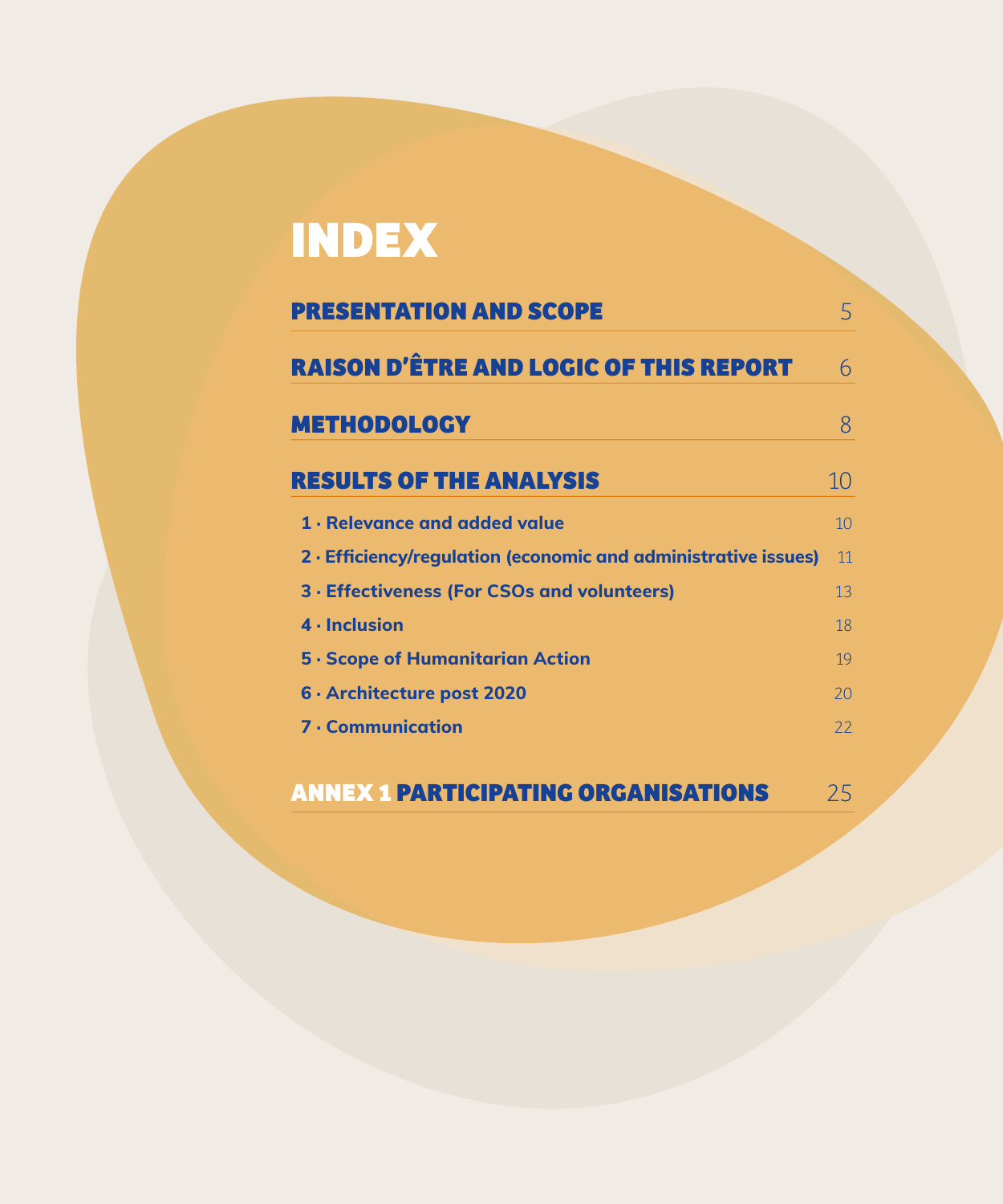# **ABBREVIATIONS INDEX**

CSO: Civil society organisation

DG ECHO: Directorate General for European Civil Protection and Humanitarian Aid Operations (European Commission)

EACEA: Education, Audiovisual and Culture Executive Agency (European Commission)

ESC: European Solidarity Corps

HO: Hosting organisation

HQ: Headquarters

**SO:** Sending organisation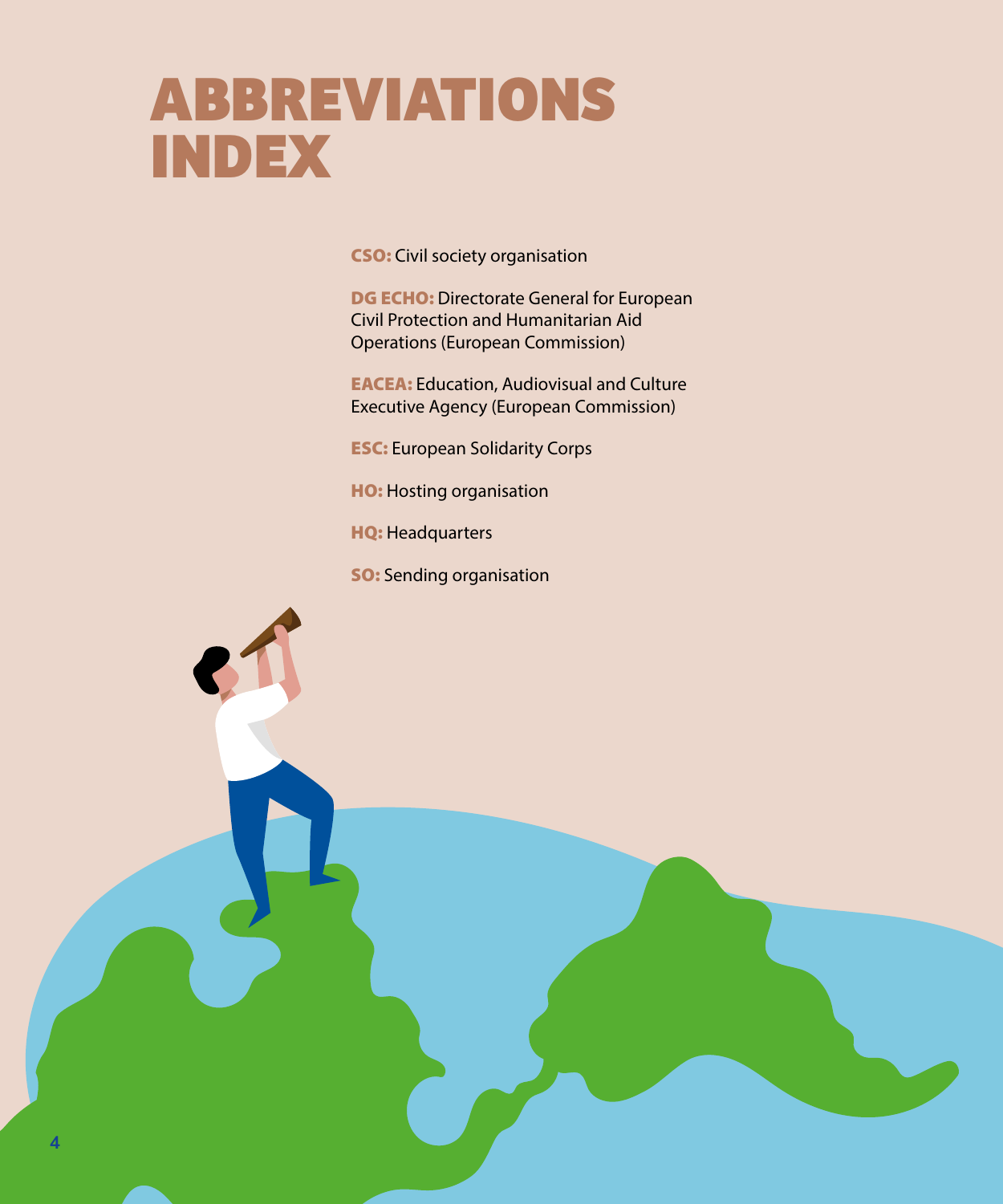# **PRESENTATION AND SCOPE**

**The new +CARE project has brought together organisations with experience in the EU Aid Volunteers Initiative in the same consortium since its pilot phase (such as Alianza por la Solidaridad and GVC), other organisations certified and with experience in different projects of the Initiative (ActionAid Hellas), and others that aim to certified and raise awareness of the initiative, some of them with experience in previous Technical Assistance projects: Volonteurope (Volunteering Matters), Imago Mundi, ActionAid Italia and LVIA.**

**The consortium organisations are participating in the EU Aid Volunteers (EUAV) Initiative because of a shared belief in the importance of active citizenship as a mechanism for addressing global challenges. In particular, we are convinced that alleviating suffering and building resilience of communities in disaster-prone areas or countries affected by crises, is a worldwide responsibility. The European Union, as major donor for humanitarian operations in third countries, in its intention of being a bastion of solidarity values, is in a good position to lead this type of initiative. As European organisations believing in these values, we are happy to be part of EU Aid Volunteers (EUAV) and are convinced of its importance enough to promote it among other organisations. This commitment is demonstrated by our having raised awareness of the Initiative in at least ten European Member States and twelve third countries, through past and present activities.**

**These efforts serve to underline our commitment to both the initiative and its ongoing relevance. However, along the way, we have experienced challenges and witnessed those of other participating organisations around the world. With this report and the subsequent recommendations, our intention is to help improve the Initiative to secure its growth and continuity in the future. This document intends to be a base for European Institutions involved (the Education, Audiovisual and Culture Executive Agency, EACEA and the Directorate-General for European Civil Protection and Humanitarian Aid Operations, DG ECHO) to think over certain aspects which could be improved or revised, taking account the points of view of organisations with experience in the implementation of all different types of projects within the Initiative. As a consortium, we are aware of our potential contribution to this improvement and of the aspects in regards to which organisations like ourselves have to improve. That is why we continue to reflect on our role and ways of proceeding and to offer our support to EACEA and DG ECHO for the improvement of any of the highlighted issues.**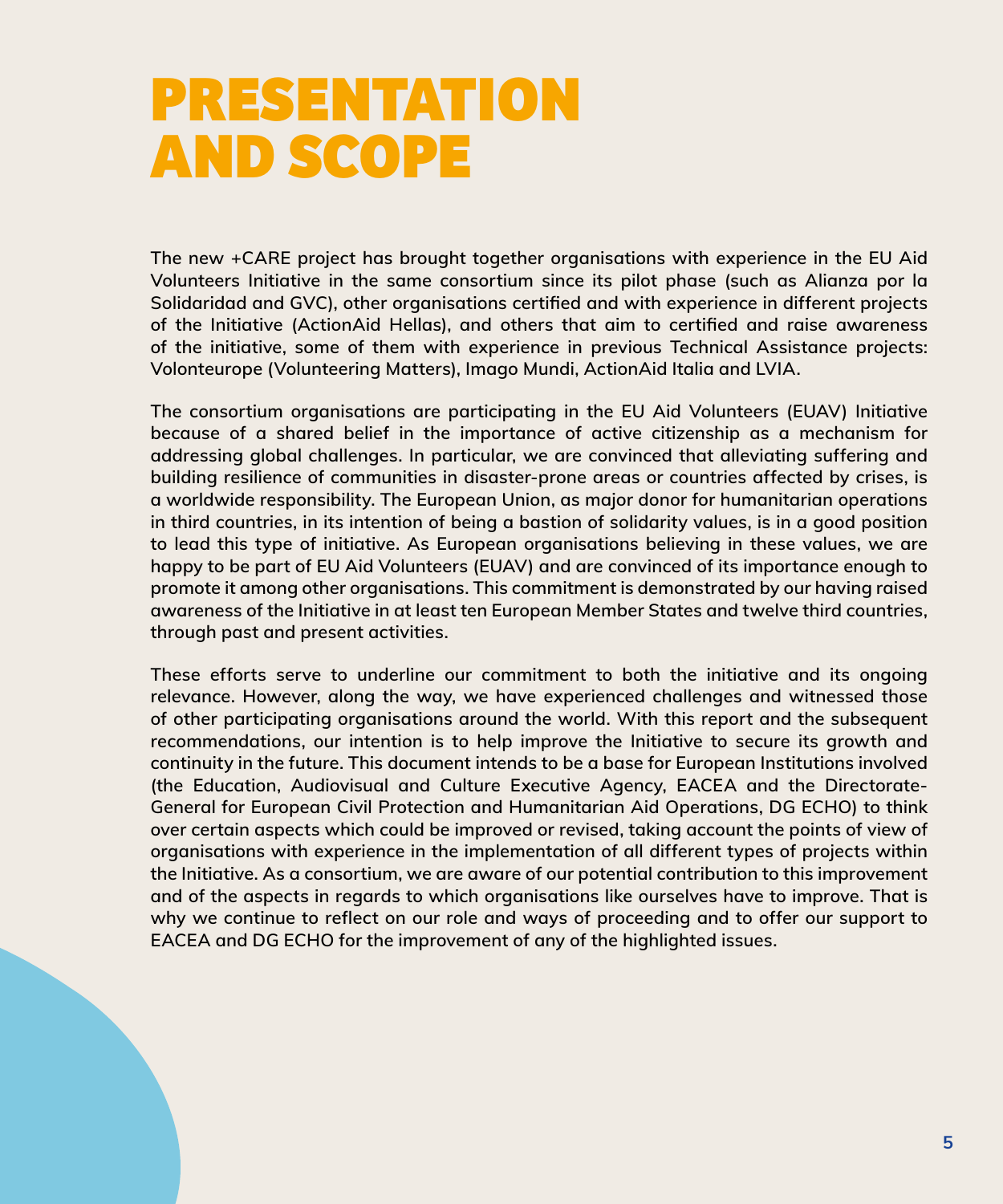# **RAISON D'ÊTRE AND LOGIC OF THIS REPORT**

**The project "MORE TO CARE: Encouraging certification and strengthening EUAV management capacities of European sending organisations" was launched in February 2018. Its specific objectives aim for the reinforcement and creation of EUAV focal points in 6 EU countries, the provision of technical assistance to organisations, and the strengthening of partner organisations (most of them already certified, some of them not) for an optimal implementation of EUAV projects. That is, the project pursues the dissemination of the initiative and the encouragement for the certification of new organisations, as well as the improvement of the quality in the participation of already certified organisations (which implies all the EUAV standards, including the volunteering cycle management). Therefore, dealing with deployment issues inevitably come with this technical assistance project.** 

**In line with specific objective 1, EUAV focal points need to rely on comprehensive information of the Initiative, certification mechanism, and practicalities of projects implementation in order to respond to requests by organisations. Furthermore, they have to be able to sustain the relevance, pertinence and quality of the initiative in order to bring more organisations and potential volunteers on board.**

**Regarding specific objective 2, it is also crucial to have tools and information to attract new organisations, convince them that their efforts for certification are worthy, and that the effects of this effort will go beyond 2020.**

**As for specific objective 3, internal strengthening implies revising what has been done and improving processes at different levels. This exercise has the potential to benefit not only concerned organisations but also the functioning of the Initiative as such. In most cases, participants will be in charge of reorganising and refining procedures, tools and coordination. In other cases, this work will reflect some aspects where improvement requires action or decisions at a higher level. The partner organisations are aware that different recommendations may require different amounts of time or changes at different levels in order to be materialised. In particular, we are aware that recommendations which imply changes in EUAV regulations may only be viable in a post 2020 scenario.**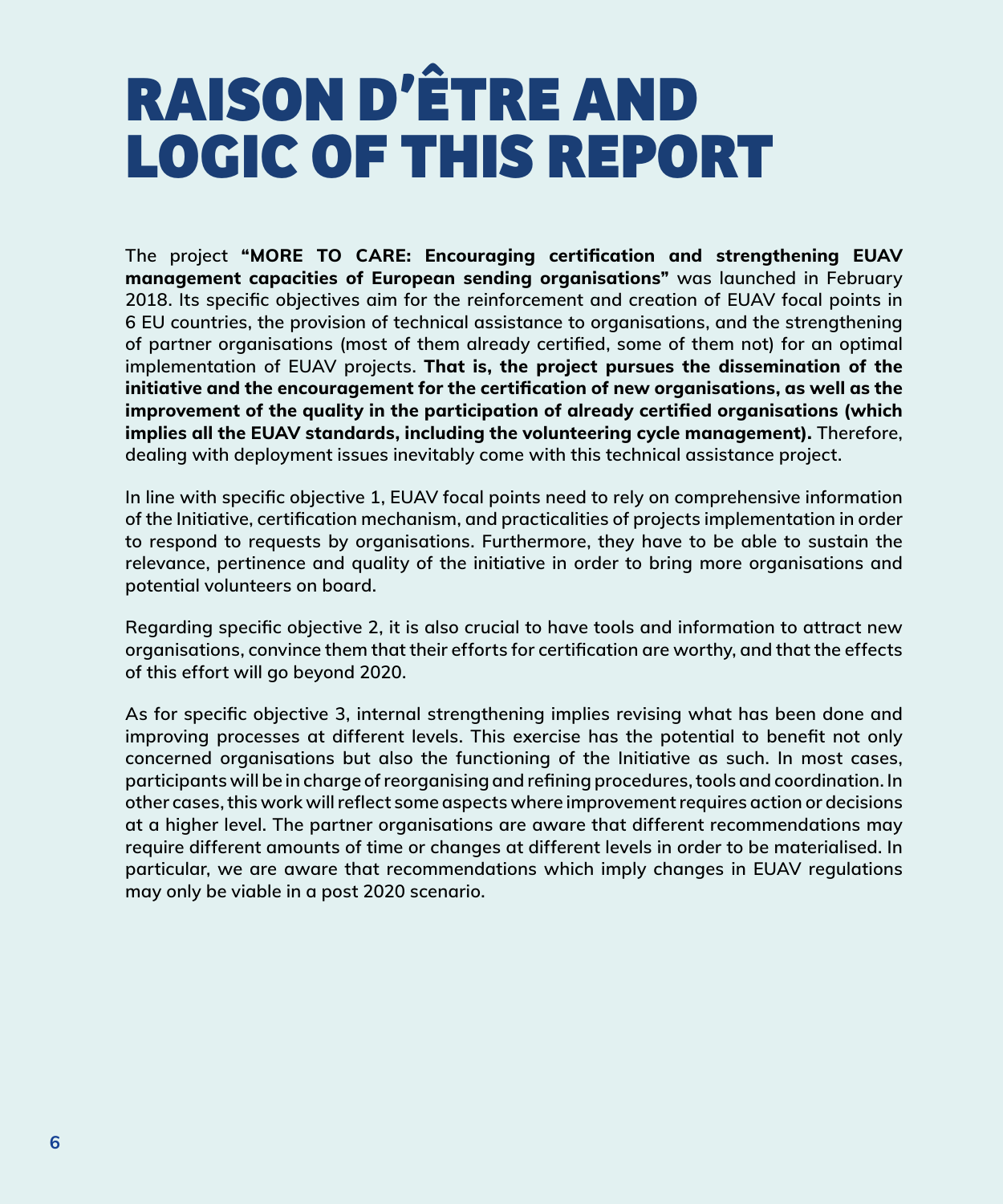**This project being implemented partially by organisations with a sound background in EUAV is a fact that should be maximised by taking into consideration the experiences and networking of previous projects. Our experience reveals that, in order to improve the incorporation of new organisations in the Initiative and the quality of volunteers deployment management, it is necessary not only to reinforce the standards in the organisations, but also to revise the Initiative in what may be necessary and pertinent.**

**MORE TO CARE was conceived when the results of the EUAV external evaluation in 2017 had not yet been published, with the intention of complementing them and highlighting a few aspects. In particular, EUAV external evaluation was conducted in a moment when few deployment projects were in place and/or they were at an early stage of the deployment cycle; thus, this report brings further insights and experiences. Also, it envisages the future of the Initiative and includes some topics that were not considered in the official evaluation, such as inclusion.** 

**All the aforementioned is what justifies the work to issue these recommendations and their scope.** 

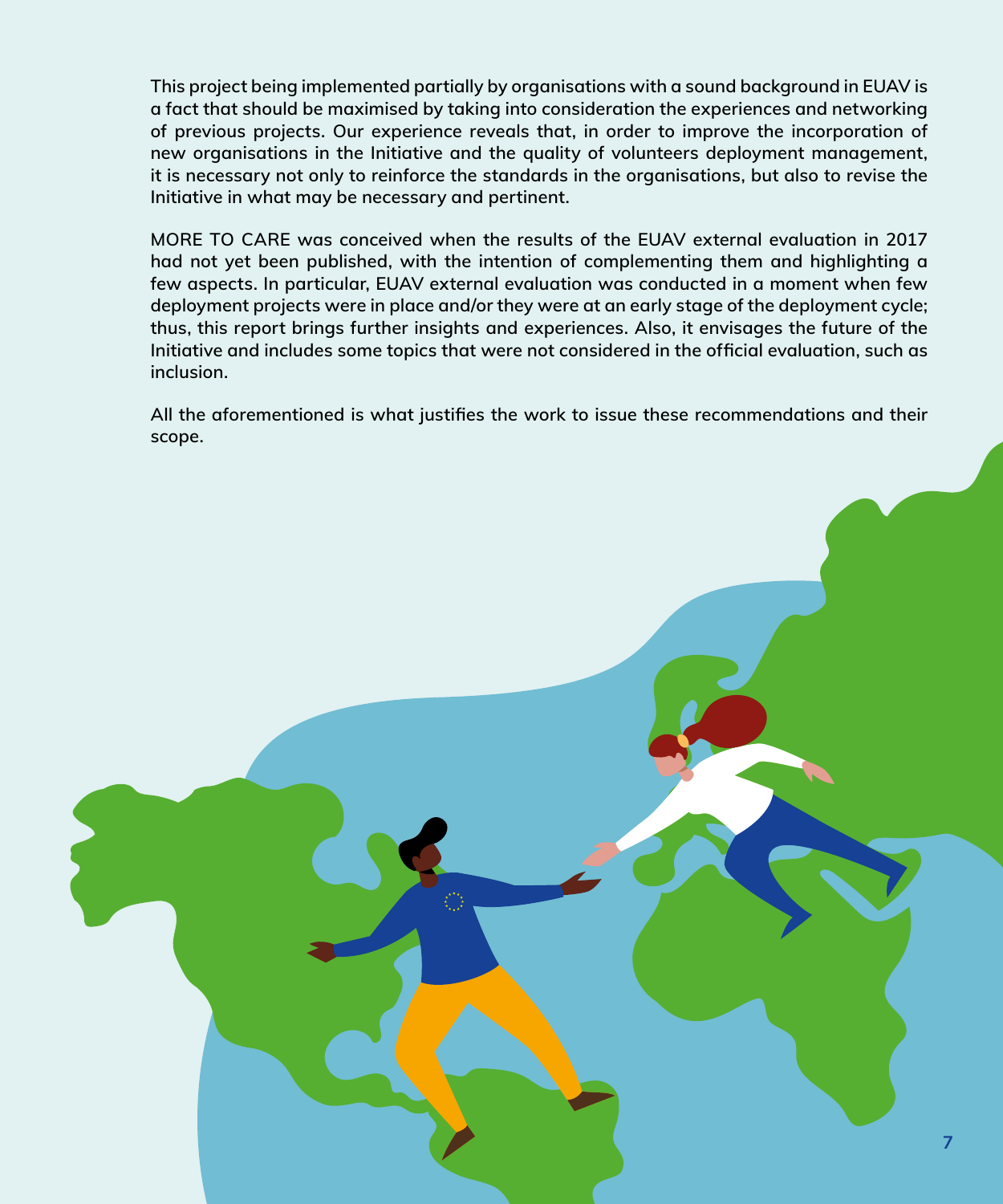# **METHODOLOGY**

**The project "MORE TO CARE: Encouraging certification and strengthening EUAV management capacities of European sending organisations" foresaw a related conference in Brussels in order to reinforce the visibility of the initiative as well as contribute to the programme's ongoing evaluation (SO1 A4). The objective was to issue a complementary document of recommendations that took into account the experiences of organisations who had implemented their first round of EUAV projects, allowing more specific and informed feedback. This report would be presented to DG ECHO and EACEA after an internal process of evaluation. Different organisations and stakeholders, within or outside the initiative, were invited to participate.** 

**As a first step in this process, 'Volonteurope' network and Alianza por la Solidaridad, (project leader) held a preparation meeting to identify, discuss, and prepare the key points for evaluation and the corresponding recommendations, regarding future action lines to promote visibility and sustainability of this initiative.** 

**At a second stage, all partners contributed to the programme's evaluation by responding to 11 questions and collecting responses from several stakeholders in the Initiative. These questions are key in the EU Aid Volunteers Initiative and, together with the experience and practices of different organisations that have been participating in it in different ways, respond to the main findings and conclusions of the Final Report Interim Evaluation of the Implementation of the EUAV.** 

#### **The topics covered in the questionnaire are:**

- **1 · Relevance and added value;**
- **2 · Efficiency/regulation (economic and administrative issues);**
- **3 · Effectiveness (For CSOs and volunteers);**
- **4 · Inclusion;**
- **5 · Scope of Humanitarian Action;**
- **6 · Architecture post 2020;**
- **7 · Communication.**

**In total, 26 organisations -sending (SO), hosting (HO) and not-yet certified entities (see Annex 1)- have responded to the questions, including the project partners, who conducted interviews via telephone, Skype, Zoom, etc. A written summary of each was shared in a common interface. The participation of stakeholders out of the consortium is considered important for gathering more experiences and viewpoints. The inclusion of organisations aiming at getting certified is also paramount to the framework of a technical assistance project.**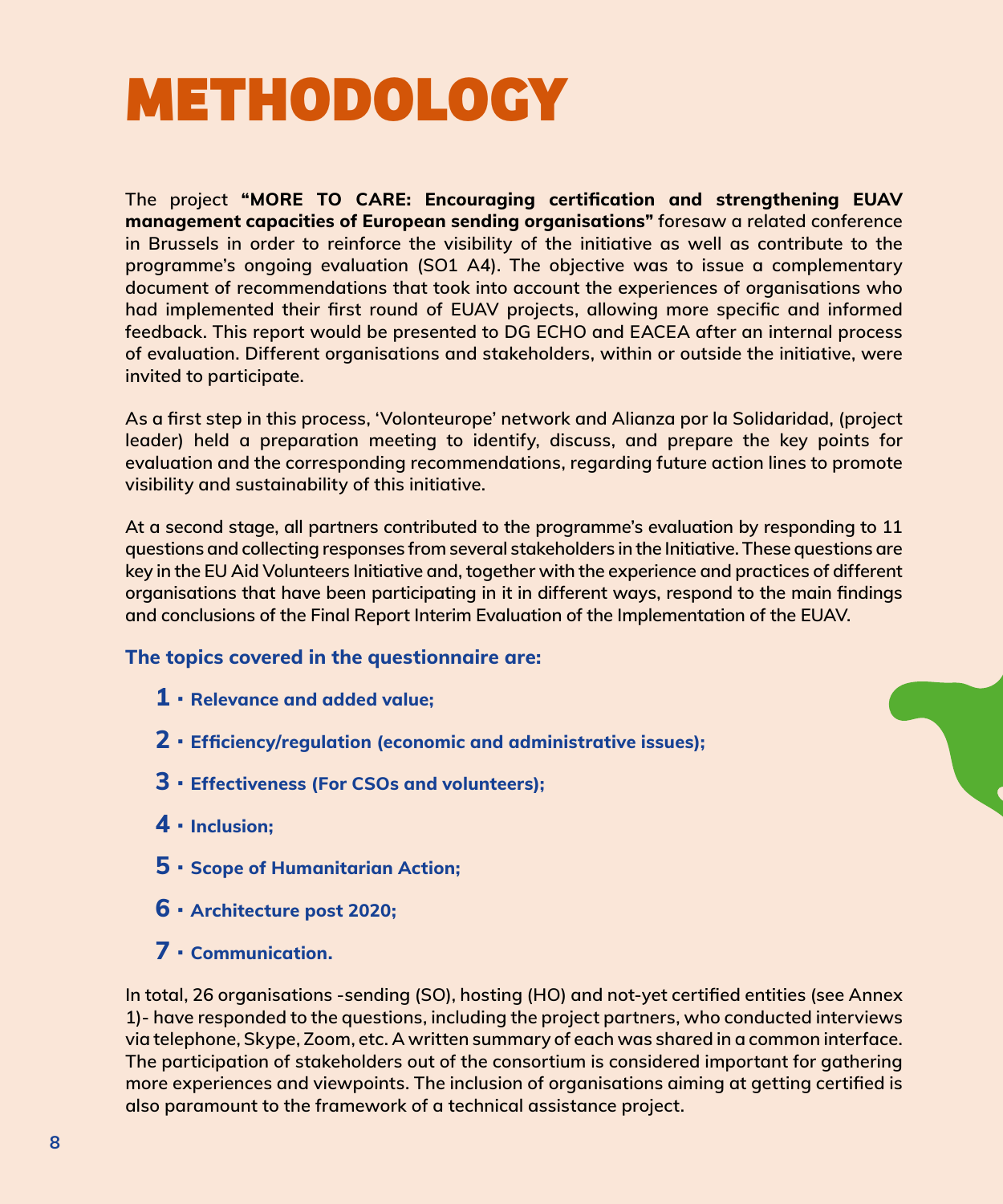**Answers differ from one participant to another, depending on their experience and different factors such as: their belonging to an EU member country or to a third country (18/8); whether they are independent third country organisations or linked to a head office in Europe; specialisation in managing volunteers or in humanitarian aid, etc. However, there are certain issues which were common to all of them. This report intends to reflect the diversity of opinions when it exists, while highlighting the common views. A brief reflection on each of the aforementioned topics is complemented by recommendations at different levels and for different stakeholders.** 

**Preliminary results were shared with EACEA and DG ECHO representants in an open event on June the 19th, 2018 in Brussels, with the aim of reflecting on ideas and efforts jointly made to further strengthen the EUAV initiative, and to adjust the recommendations so that they are pertinent and practical.** 

**Accordingly, this report is a review of the working document that was presented in Brussels. From the point of view of civil society organisations, it is expected that the document will give support to the EUAV initiative, and also buttress the EU capacity to offer humanitarian aid. That is in addition to strengthen vulnerable communities facing disasters, or conflicts, and building a European citizenship based on the values of solidarity and cooperation.**

#### **The expected outputs of these recommendations and all the whole process involved, in connection with the objectives of the project, are:**

- **Organisations reflect on their participation in the EUAV Initiative, strengths and weaknesses, and possible solutions.**
- **Certified organisations make efforts to improve the points which are in their hands for a better implementation of EUAV projects.**
- **Information is shared with not-certified organisations, including post-2020 scenario.**
- **Organisations share their experiences with EACEA and ECHO, supporting the efficiency and effectiveness of the EUAV Initiative.**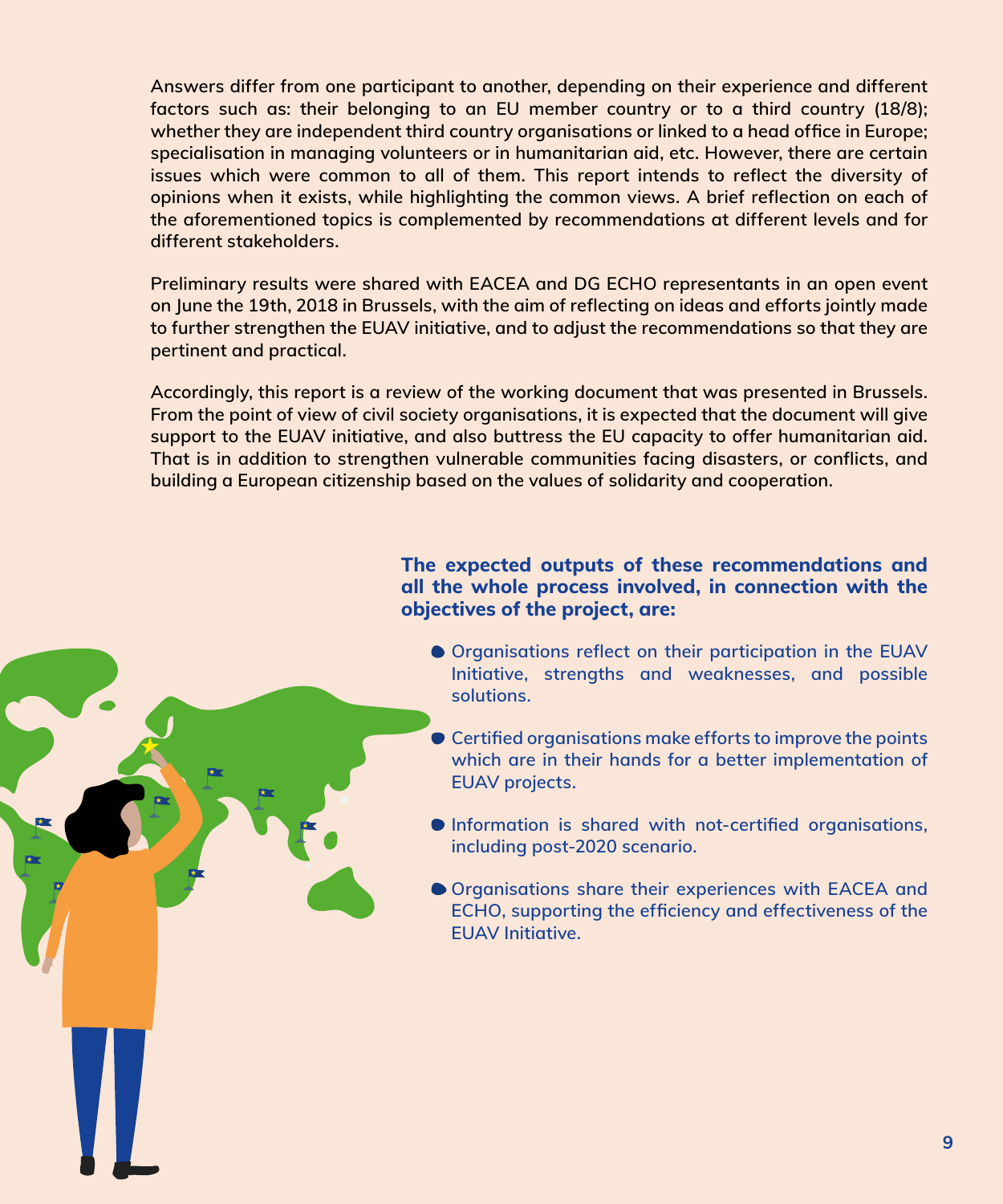# **RESULTS OF THE ANALYSIS**

# **1 RELEVANCE AND ADDED VALUE**

 $\overline{M}$ 

 $_{0}$ 

**As a first important point, these recommendations should to be understood as an effort to contribute and support the EU Aid Volunteers Initiative, and its continuity. That is to say, undoubtedly, that all the partners under +CARE consider that the Initiative is very positive and has a lot of potential, hence our interest to continue working on its improvement. The interviews show that many other organisations also value it positively.**

**To a greater extent, respondents value the capacity building and technical assistance gained through the participation in the initiative: improvement at a policy and procedural level (equal opportunities, health and safety, safety and security…), better knowledge and capacities (volunteering management, humanitarian aid…), systematisation of practices, development of quality standards and mutual learning between them and other participating organisations.** 

**Networking and connection among organisations of different sizes and types, from different countries and continents has been created or fostered, as well as the creation of synergies. Also, the Initiative has enhanced the work between hosting organisations and CBOs and CSOs.**

**The Initiative promotes active citizenship, facilitates opportunities for volunteering for EU citizens, and promotes local volunteering and engagement in third countries. In doing so, it also provides junior and senior volunteers the opportunity to gain experience in the field of humanitarian action in third countries. Sometimes, it is their first experience in the field or working for an NGO, even if they have professional expertise. This allows them to re-direct their careers towards the humanitarian sector. In sum, it attracts more professionals to the humanitarian sector, while improving the provision of humanitarian aid.**

**EUAV also provides visibility to the EU and its support of humanitarian operations and draws attention to the organisations involved therein.**

**As for the EU Aid Volunteers' support, most organisations recognise their value and good qualifications, and the importance for the delivery of the HO, as well as for the beneficiary local communities in third countries.**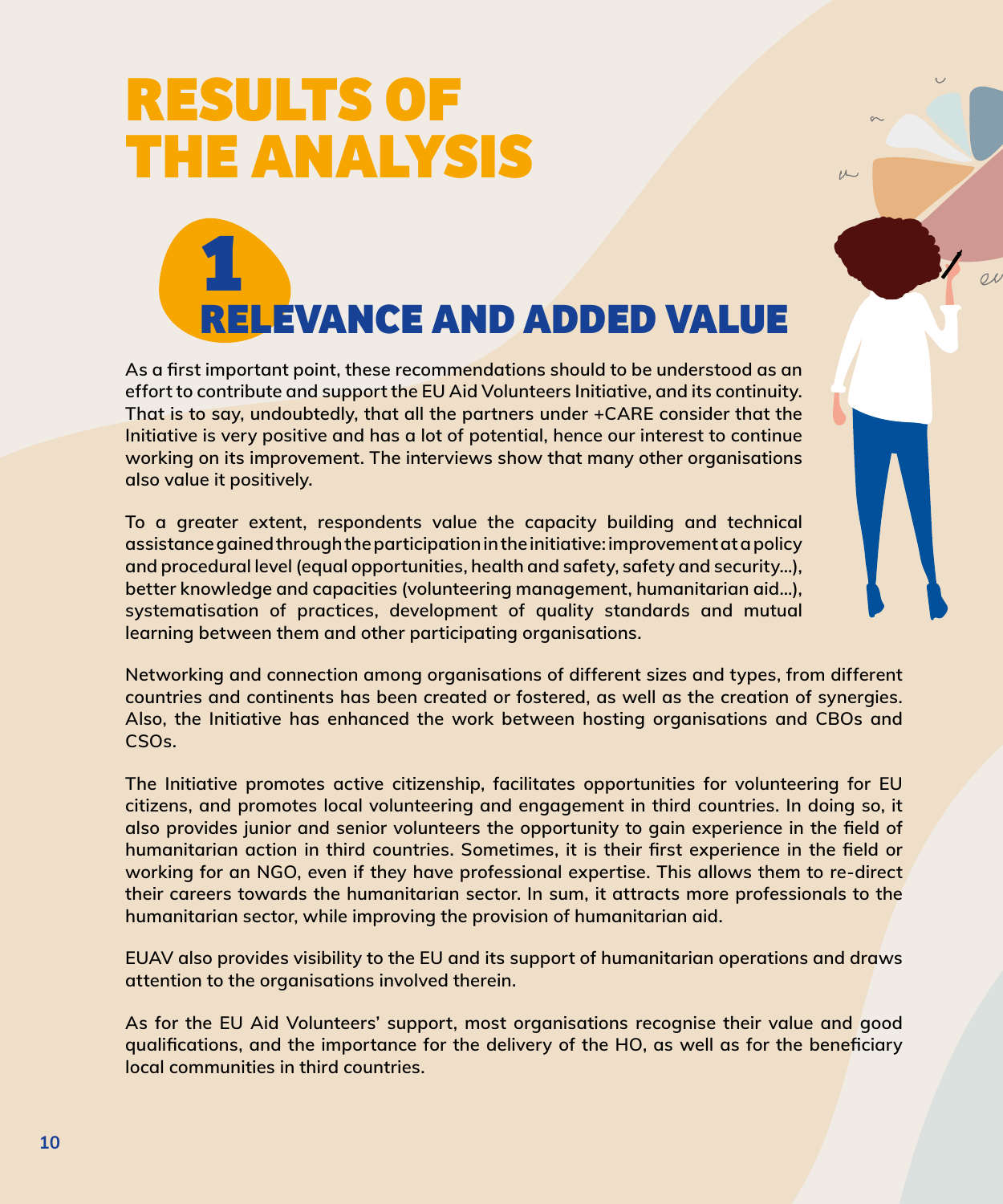#### **In sum, all partners agree that the EU Aid Volunteers Initiative:**

- **Is positive for the European Union, in as much as its humanitarian aid operations are reinforced and its solidarity image is strengthened.**
- **Is positive for participating organisations, not only in third countries but also for sending organisations, given that their visibility and social base increase and their management procedures improve.**
- **Is positive for communities in disaster-prone or crises contexts, who benefit from capacity building and better implementations of humanitarian projects.**
- **Is positive for civil society, which is encouraged to think globally and actively participate in changes.**
- **Is positive for European citizens and long-term residents that want to support humanitarian and solidarity actions, gain professional skills or apply them to the humanitarian context.**
- **Technical assistance and capacity building actions are paramount. They bring new organisations to the Initiative while strengthening vulnerable communities and strengthening organisations internally.**
- The deployment of volunteers is a comprehensive action with multiple positive effects on **the EU, participant organisations, volunteers themselves and on society in general.**

# **2 EFFICIENCY AND REGULATION**

#### Financial and administrative matters:

**Many organisations consider the functioning of the Initiative to be efficient. However, some challenges have been found regarding financial and administrative issues. Most organisations agree that the implementation of projects (including deployment ones) is very demanding in terms of human resources. Even though the budget allowance for human resources in deployment projects has increased, organisations have suggested that it should still be more flexible. Among other aspects, there are many partners from different countries and with different organisational cultures that have to be coordinated. This impacts the final report, which takes a lot of time to be consolidated, given that information from different organisations, with different ways of working and levels of understanding of the specificities of these projects, has to be put together. Accordingly, the deadline for the final report is considered to be very short (2 months), which is proven by the fact that lead organisations generally have to ask for**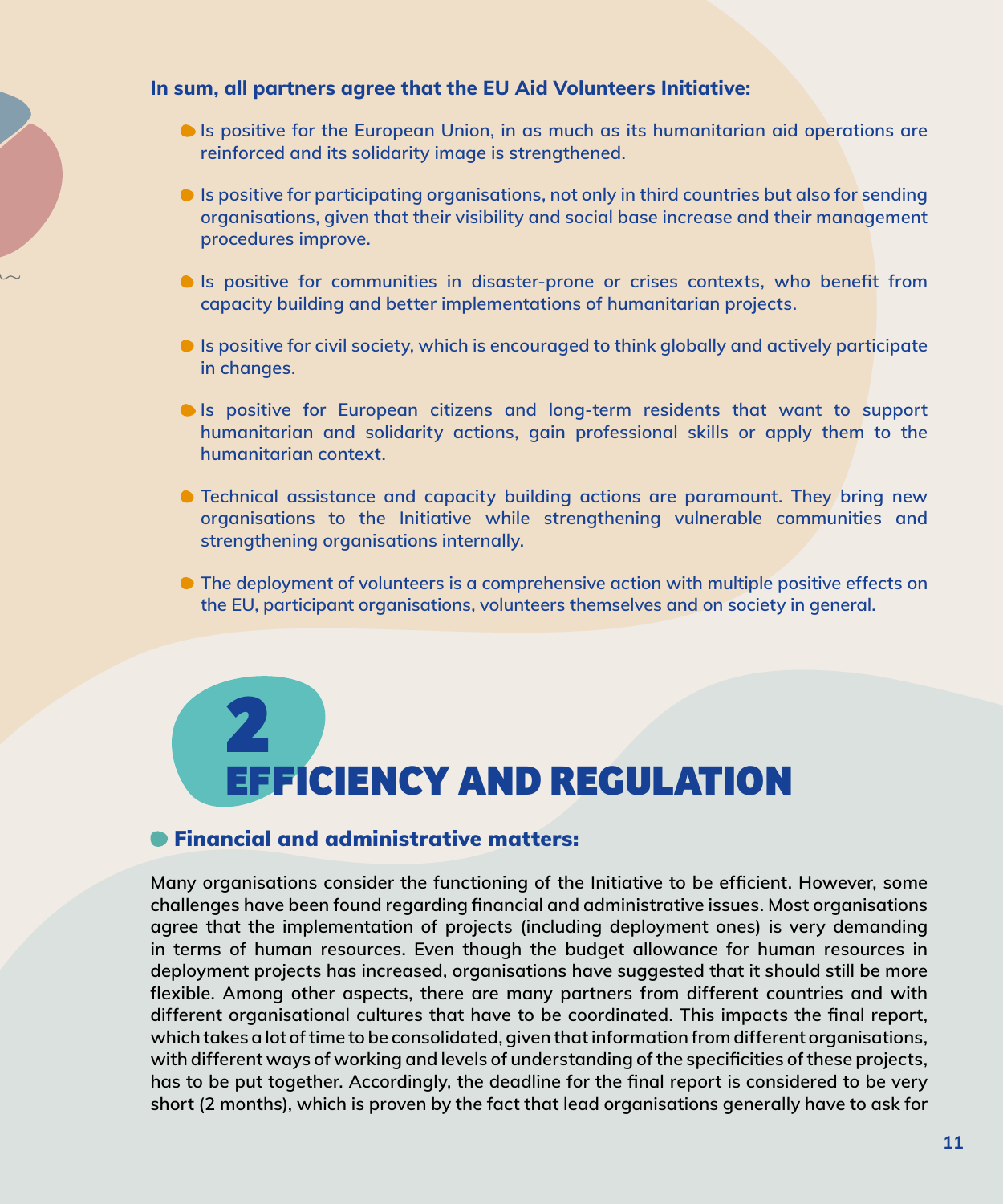**an extension of the deadline. Other projects related to development or humanitarian action in third countries allow up to 6 months deadline to submit the final report.**

**Regulations and requirements, especially in financial terms, are considered excessive to some of the organizations, particularly for small hosting organisations who experience problems in financial reporting and justification. In particular, for some of them it is impossible to gather tickets for some expenses, such as transport. That is, the Initiative is more exigent than other programmes the organisations are used to, and it is difficult to comply with all the documentation in certain contexts.**

### Projects Application and follow-up (templates):

**From a practical point of view, the Excel templates for the submission of new projects or their economic reporting are too restrictive (protected), especially depending on EACEA for any minor eventuality (such as needing more lines in Excel files).**

**When facing the submission of project proposals, application e-forms generate a lot of problems and turn out to be very difficult to read and open. The generated document is too heavy and difficult to manage and read. Additionally, there are recurrent technical problems in completing or submitting the form (it usually freezes while being filled in or when saving and submitting). The process could also be simplified if certified hosting organisations do not have to generate new PIC numbers.**

### General management:

**Taking into consideration the general management of the initiative, involved organisations have identified that there is some confusion over the roles of EACEA and DG ECHO and how they are coordinated for newcomers. It is important to highlight that DG ECHO and EACEA have an open attitude for discussion and are willing to solve any questions posed by the organisations.**

## Recommendations:

## For EACEA and DG ECHO

- **Allow higher percentage of budget for human resources in deployment projects (e.g. establishing no funding limit, like in technical assistance and capacity building projects).**
- **Extend the deadline for the presentation of final reports from 2 to 4 months (with the possibility to extend it 2 more, meaning a maximum period of 6 months for reporting).**
- **Create lighter and more manageable application forms.**
- **Facing post-2020 scenario: Continue funding technical assistance and capacity building activities to ensure better compliance with administrative and financial procedures.**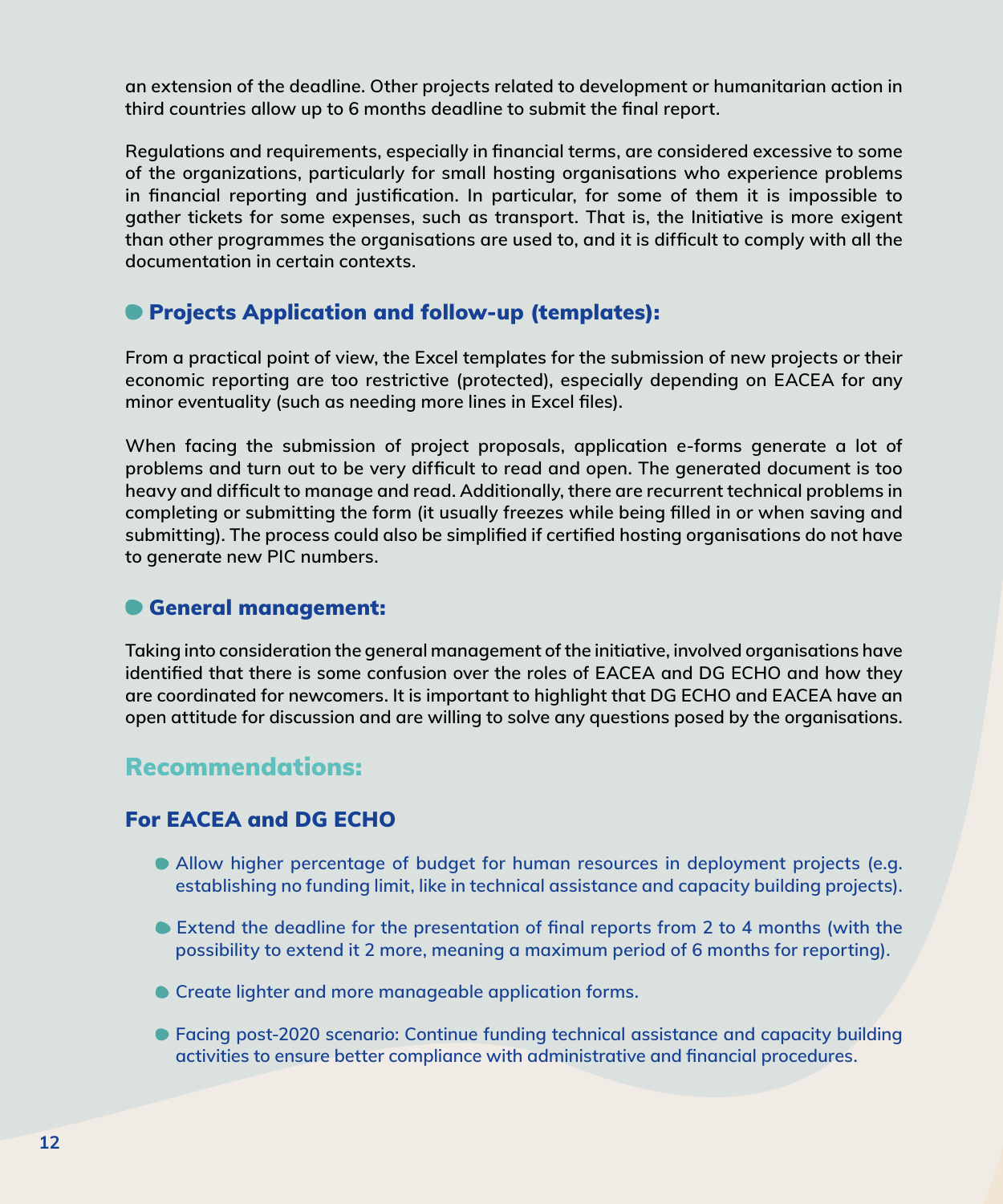#### For participating organisations

- **Showcase properly the roles of EACEA and DG ECHO when communicating the EUAV Initiative to other organisations**
- **For lead organisations: Train and put emphasis on administrative and financial requirements for partners from the beginning of the project and be an active focal point in case of doubts.**
- **Use internal midterm report to evaluate the understanding of financial rules.**
- **When acting as coordinating partner, plan specific activities to promote awareness on technical and financial rules and to foster ownership among all partners.**



**Regarding effectiveness of the Initiative, two main points have been identified: the implementation of projects (mainly deployment of volunteers) and the certification/access to the Initiative. Also, some issues concerning EUAV as a whole have been mentioned by the respondents.**

## 3.1 General points:

**Working in an international consortium is very enriching, but it also entails some challenges, such as finding a common working language everybody is comfortable with.**

**In other terms, and related to the previous point, the fact that some organisations are not familiar with EACEA's financial justification procedures and rules often creates difficulties in effective implementation and justification of expenditures.** 

**It has been acknowledged that attaining a mutual level of understanding and ownership of projects by all partners involved is a challenge.**

## 3.2 Projects' implementation:

#### **Deployment:**

**There are significant main concerns regarding logistics, managing volunteers' security and safety, and finding suitable accommodation for volunteers that meets their and the EU's expectations.**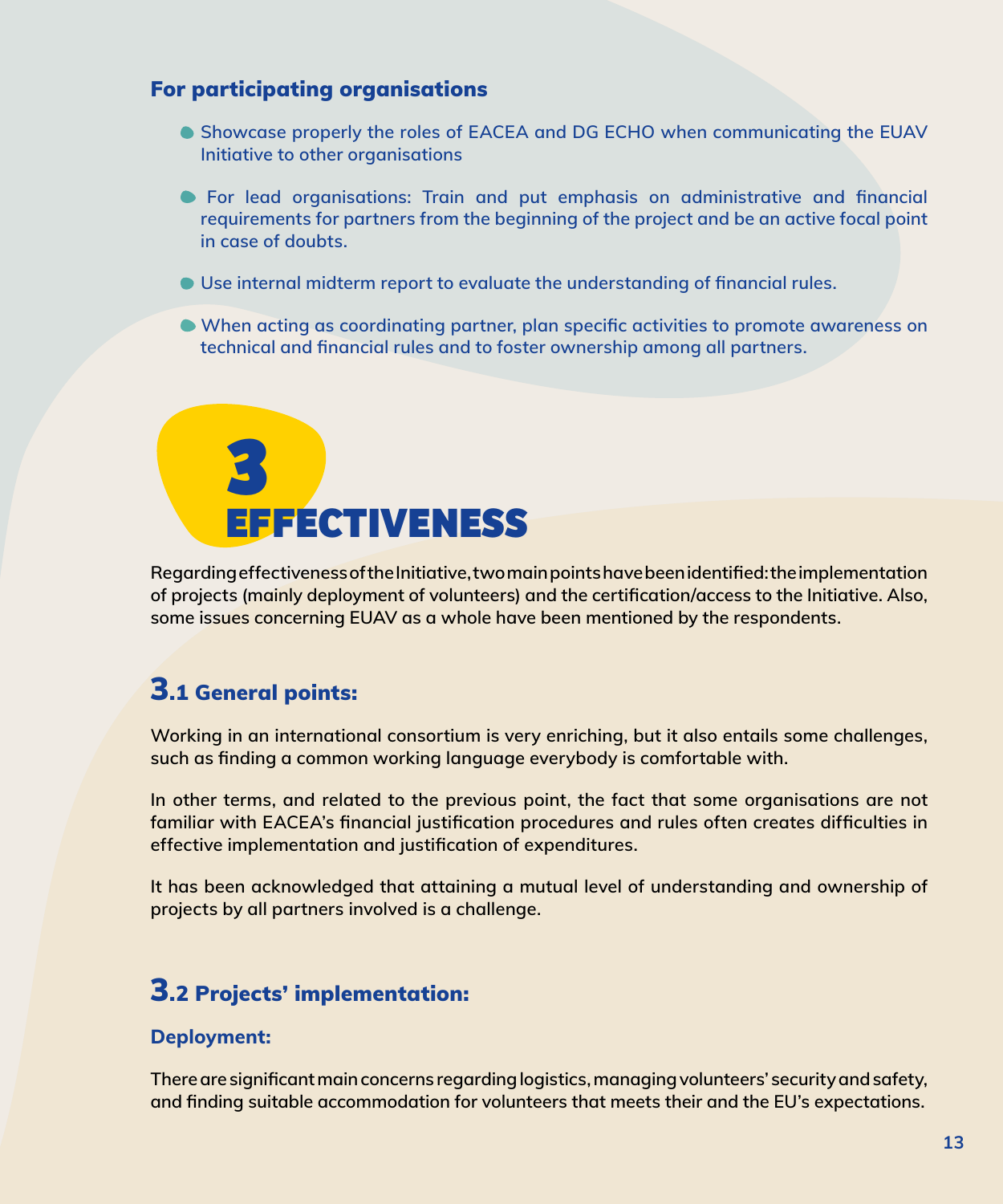**Also, selecting and recruiting suitable volunteers who meet the technical profile but are also motivated and flexible enough to carry out their missions, adapt to the (organisational and local) context, and to not drop out, is not always easy. In particular, there are cases of candidates who drop-out before starting the mission or even the training.**

**At a more operational level, participating organisations have found that deployments of more than 12 months are very difficult to implement regarding the maximum duration of projects (24 months). Additionally, the procedure to open new vacancies requires a lot of time and is not suitable for unexpected needs for volunteers or urgent missions.**

**From the organisational point of view, some respondents find that internalising specific rules and procedures requires a lot of resources and is time-consuming. Some organisations are very experienced with international volunteering but have not done it under the EU Aid Volunteers programme, so adaptation may take a while.**

**There is general consensus that the pre-deployment period depends too much on the availability of EUAV training sessions. Any unforeseen event (dropouts, lack of suitable candidates, etc.) impacts the planned schedule or reduces the possibility of reacting before contingencies. Also, it should be more adapted to the reality volunteers will face; sometimes they have too high expectations after the training. Some of them have informed their SOs that the training is too intense, and some leisure time would have allowed them to better follow the last sessions. Furthermore, some candidates have identified a lack of gender approach during the EUAV training.**

**Linked to the paragraph above, all organisations in the sample, as well as the Interim Evaluation of the Implementation of the EU Aid Volunteers Initiative done by external experts, agree that the process between the publication of the vacancies and the actual deployment of volunteers is far too long: Normally, a minimum of four and a half months passes from the announcement of a vacancy and the deployment of the selected volunteer. This is sometimes a reason for dropouts before deployment and also brings about the challenge of dropouts during deployment. Understanding the causes and motivations for dropouts would give more clues on what the best solution is. According to their experiences, organisations have provided specific recommendations to shorten the pre-deployment period and to avoid dropouts, which are added to the general recommendations of this chapter.**

**Regarding CIGNA insurance, even if it has proved to be very efficient in most cases, there have also been problems, such as doubts over coverage, errors in registration, and wrong information regarding direct payment.**

**The learning and development plan managed through the EUAV platform is complex and too time-consuming to be developed online by the hosting organisations. Internet connection failures also difficult the on-time work within the platform in the HO.**

#### **Technical assistance and capacity building:**

**In connection with these projects, several organisations mentioned how challenging it is sometimes to properly communicate the value of standards so that participant organisations, especially in third countries, experience ownership of them and of the projects.**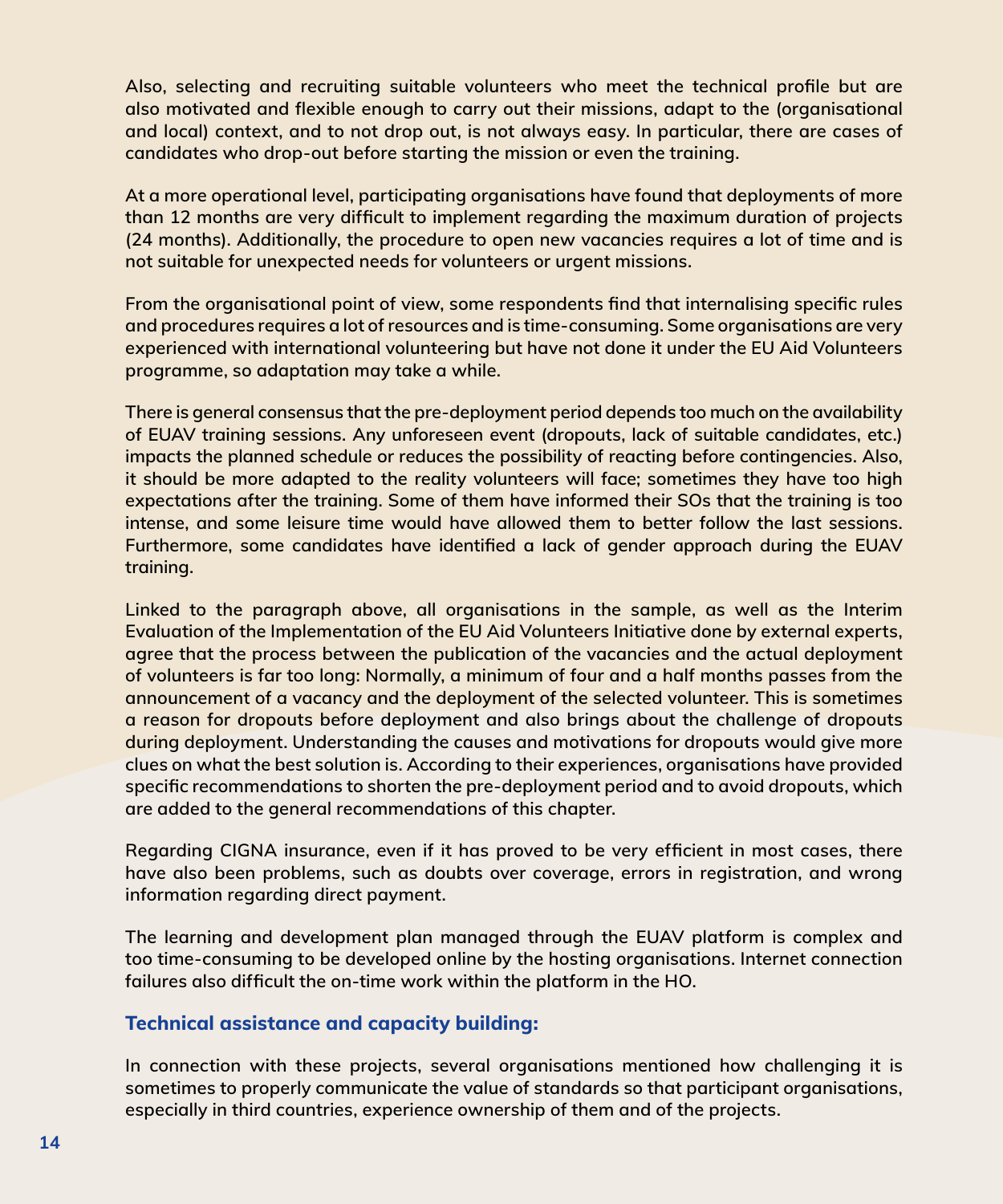**On other matters, when planning capacity building activities with communities or activities to promote certification among potential sending or hosting organisations not in the partnership, the budget scheme is at times too strict. Mainly, it is not possible to cover transport costs for persons not belonging to a partner organisation, which makes it difficult to organise workshops and events (such as training sessions aimed at potential sending and hosting organisations) or discourages people from attending (e.g. event on the 19th June in Brussels).**

### Recommendations:

#### For EACEA and DG ECHO:

- **Revise the training system for EUAV candidates. The following suggested alternatives could be included or explored in the future:** 
	- **To provide at least a monthly session, to reduce the waiting period between volunteers' selection and deployment. Some organisations also suggest that it could be interesting to give SO the possibility to organise the training themselves if willing, which has been a successful practice in the pilot phase.**
	- **Increase the adaptability and flexibility of the training contents (strengthen the focus on soft skills, also providing the flexibility to adapt it to the realities the volunteers will face).**
	- **Modify the training schedule, so that volunteers are receptive until the end. For example, shortening the duration and intensity or adding a free day.**
- **Shorten the period between the end of each training session and the reception of results by SOs.**
- **Conduct a thorough analysis of the dropouts at different stages and the reasons to identify and better address the causes.**
- **Allow a higher number of candidates in the training per vacancy so that a broader roster can be created.**
- **Create an open EUAV roster which sending organisations can access easily in case of dropouts during deployment, respecting data protection regulation.**
- **Facing post-2020: Allow the publication of vacancies for a period of less than one month and the possibility of open urgent vacancies just for reserve list.**
- **Coordination with governments in host countries in order to establish arrangements to facilitate visa processes.**
- **Allow more flexibility with the types of costs that can be included in case of activities with local communities or with third organisations (e.g. subsistence and travel costs for beneficiaries or local organisations that do not belong to the consortium when their participation is justified by the objectives of the activity).**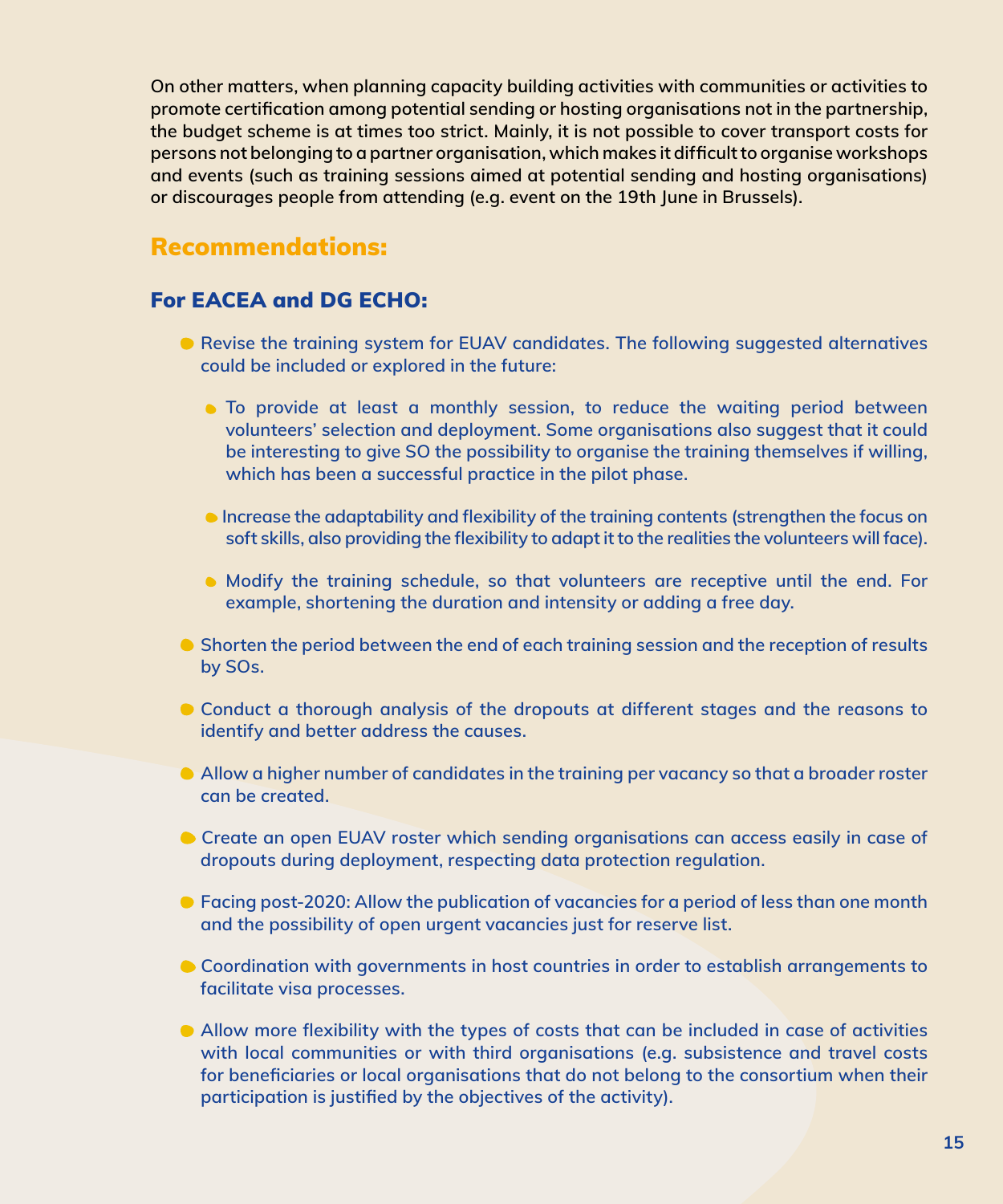#### For participant organisations:

- **Work closely with EACEA and DG ECHO, conveying useful information, such as ideas regarding training scheme, feedback by volunteers, and motivations for drop-out when available.**
- **Pay special attention to selection process and methods so that they are effective and allow proper assessment not only of candidates' profiles but also their motivation and soft skills.**
- **Emphasise the importance of commitment to candidates from early stages of the selection process and provide them with information so that they have realistic expectations.**
- **Plan deployments which don't exceed 12 months.**
- **Create offline tools to complement and/or facilitate the online learning and development plan.**
- **When acting as coordinating partner, plan specific activities to promote awareness of technical and financial rules and to foster ownership among all partners.**

## 3.3 Certification and/or access to the EU Aid Volunteers Initiative:

**The certification of having achieved quality standards to deploy or host volunteers as well as the basic content of these standards is understandable, and organisations find it necessary. Still, several challenges have been experienced during the certification process or in the attempts to achieve it by different organisations. Most organisations agree that it is very demanding and time/human resources consuming, as well as excessively bureaucratic, and sometimes the specific requirements and evidences are not clear.**

**The regulations seem to be too strict and detailed, which particularly impacts smaller organisations and local organisations from third countries without EU headquarters, who then doubt in some cases whether it is really possible for them to become certified to receive EU Aid Volunteers in the future. As a result, some organisations express interest in joining the Initiative but become discouraged when learning of the requirements. In particular, among EU-based organisations, some of them have a lot of experience managing volunteers and could become very valuable sending organisations, despite not yet being active in humanitarian actions as such.** 

**On the contrary, the process was generally easier for organisations that are relatively big or are part of an EU-based organisation. Many organisations who achieved certification were aided and relied on the support of other organisations and technical assistance projects for their certification.**

**Issues with the language and access to assistance along with the European approach to certification requirements are other challenges affecting mainly local organisations in the Global South. For some organisations, even validating their PIC number is problematic because**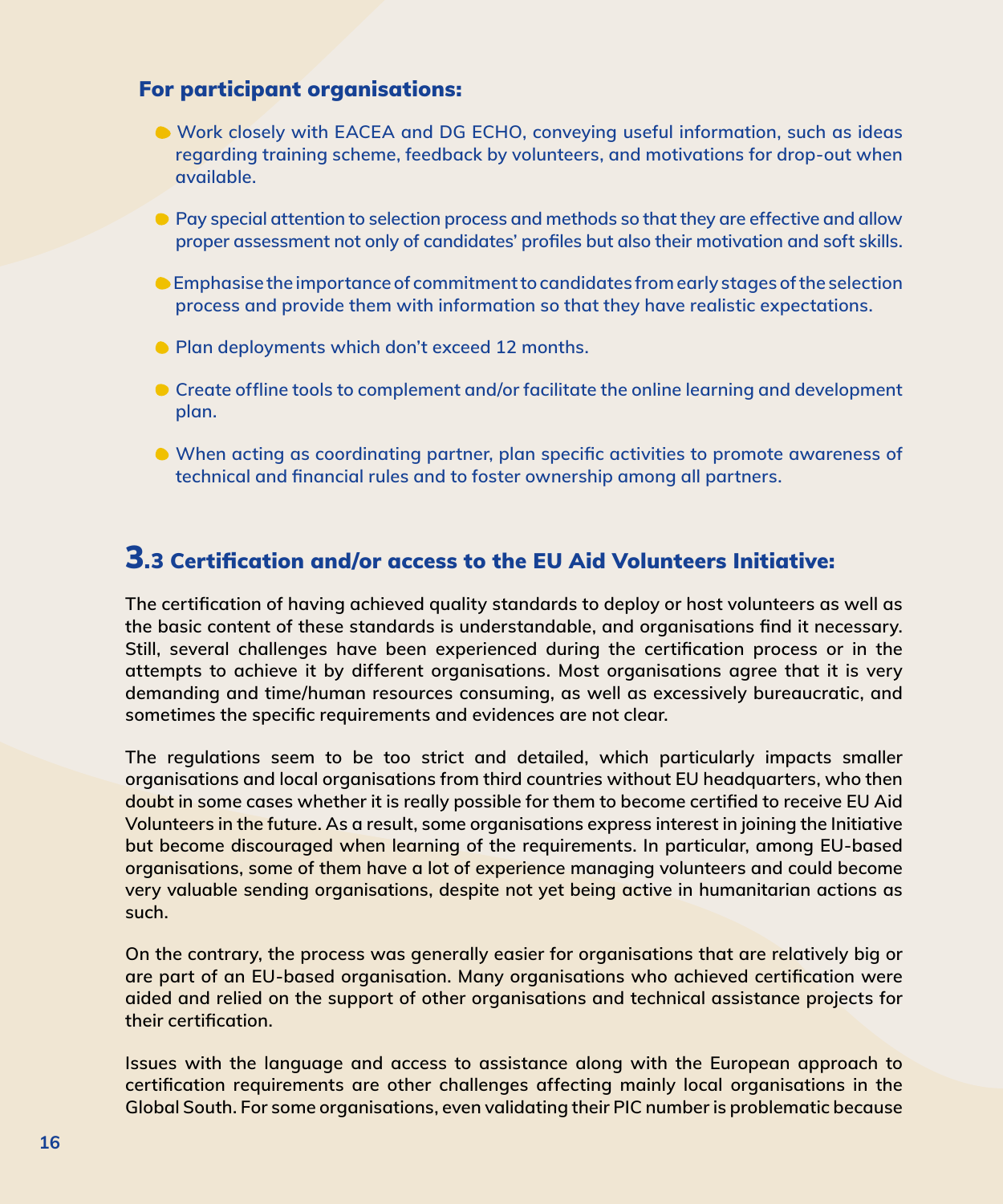**they have difficulties to understand what is required (sometimes not harmonised with national legislation) and accessing the Participant Portal. Some efforts have been made and some documents -such as self-assessment questionnaires- are available or can be completed in French and Spanish, but the general working language continues to be English.** 

**As for re-certification, some organisations are embarking upon this process currently for the first time. It must be pointed out that different departments have to invest a lot of time reviewing and collecting all the information needed in order to recertify.** 

**Some organisations highlighted as a positive point the possibility of receiving support by volunteers or other experienced organisations to take the route towards certification.**

## Recommendations:

### For EACEA and DG ECHO:

- **Continue the capacity building and technical assistance approach, which has proven to be very valuable to all participating organisations.**
- **Provide more information on the re-certifying process, so that organisations can be better prepared. For example, the Certification Mechanism site (https://eacea.ec.europa. eu/eu-aid-volunteers/funding/certification-mechanism-for-sending-and-hostingorganisations\_en) could include the information that is required for re-certification.**
- **Adapt the Participant Portal and certification/PIC guidelines to other languages aside from English (minimum Spanish and French).**
- **Create a help desk of direct assistance to organisations, available in several languages.**
- **Provide more specific quidelines on the evidence needed to prove the completion of certain standards or the requirement of being active in humanitarian action.**
- **Accept not-direct humanitarian experience from organisations with solid experience in international volunteering management to be qualified as sending organisations within the Initiative. That is, keep the requirement of being active in the humanitarian sector but without the need of being present in third countries, provided that the organisation is aware of HA principles and third country contexts (e.g. working hand-in-hand with partners who have in-presence activities in third countries).**

### For participating organisations:

- **Act as EUAV focal points at the national level providing support to other organizations that want to join the EUAV Initiative and provide them with information adapted to their local language and needs.**
- **Make use of technical assistance and capacity building projects in order to improve performance regarding the EUAV standards.**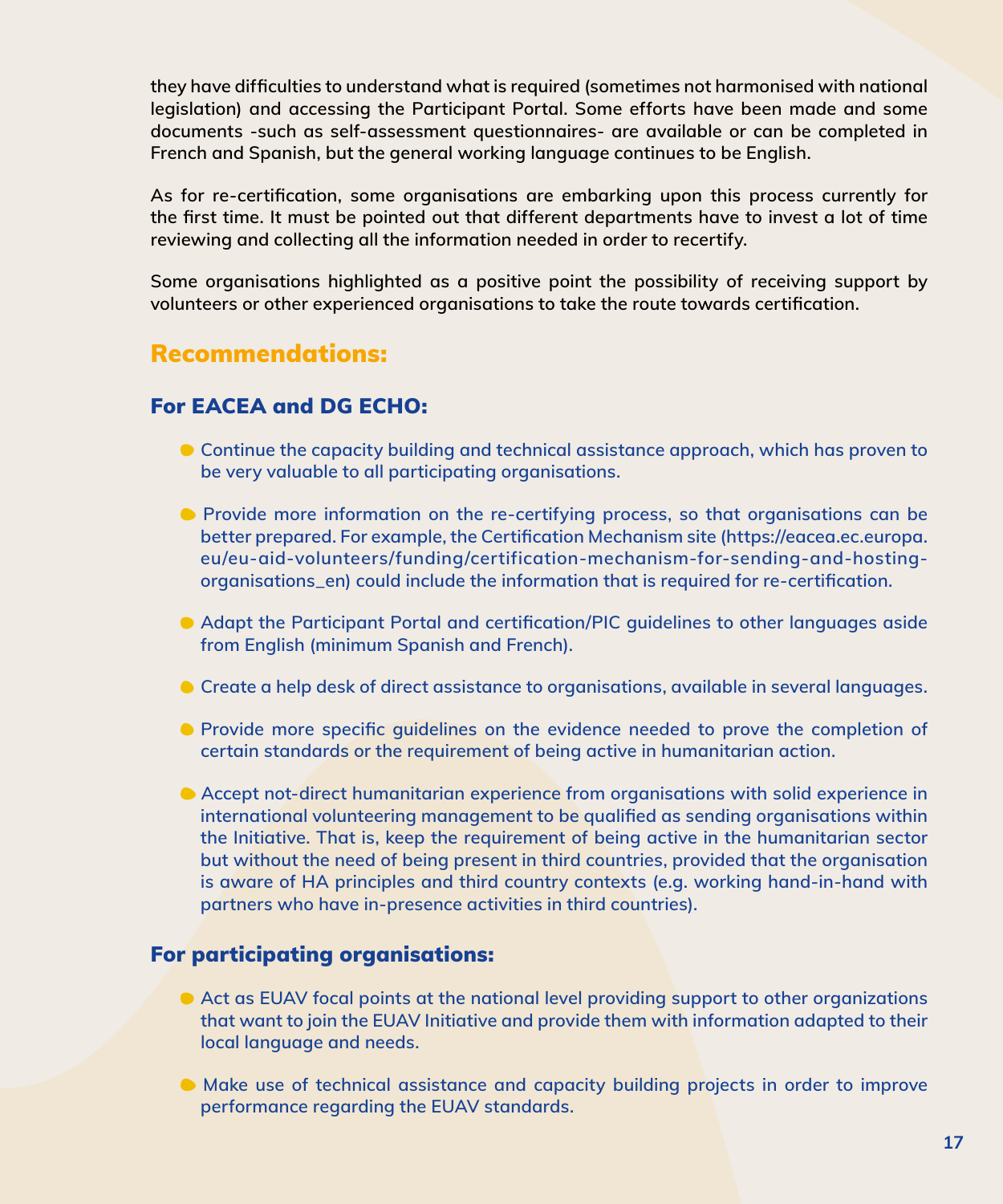

**As civil society organisations, we are concerned about participation in the Initiative being difficult for persons from backgrounds with fewer opportunities (functional diversity, social and economic vulnerability, etc.). As an example, the platform -where all vacancies are published and through with the applications have to be submitted- is difficult to access for people with visual impairments, by those affected by the digital divide, or people without a good command of English. Also, relying on the non-discrimination principle, sending organisations lack specific guidelines on how to address cases in which people with functional diversity are interested in taking part in the Initiative. Throughout our experience in technical assistance or deployment projects, other organisations or interested persons themselves have put forward this question and there is no agreed response for addressing the non-discrimination and equal opportunities principles.** 

**In connection to that, organisations in the sample were asked their opinion and proposals on how best to improve the inclusiveness of the EUAV initiative, and the responses show that inclusion can be seen and understood in different ways. On the one hand, some organisations highlighted the need to include vulnerable populations in Europe as beneficiaries; on the other hand, many organisations pointed out the need for including volunteers from the Global South as EU Aid Volunteers. Accordingly, all organisations advocate for a more inclusive programme regarding the concept of "global active citizenship", but express different ideas on how best to achieve this.**

**The partners in this project understand that the Initiative as it is only foresees deployment opportunities for Member State nationals or long-term residents (which some stakeholders find too exclusive) and changing the scope of beneficiaries may imply a change in the objectives and approach of the initiative. However, reflection on the aforementioned proposals can be interesting, especially regarding the possibility of counting on South-South EU Aid Volunteers in order to foster empowerment and capacities in third countries.**

**It is understood that the nature, objectives, and context of the EU Aid Volunteers Initiative influence the degree of inclusion that can be assumed, and that not everyone with functional diversity may be deployable. Still, in line with the non-discrimination principle, this line should be clearly defined and justified.**

## Recommendations:

### For EACEA and DG ECHO:

- **Starting a process for internal discussion about the inclusiveness of the Initiative, with the participation of civil society organisations.**
- **Issuance of guidelines to enhance inclusiveness of EUAV candidates from backgrounds of fewer opportunities (functional diversity, social and economic vulnerability, etc.) and to deal with cases when applicants or interested persons have functional diversity. 18**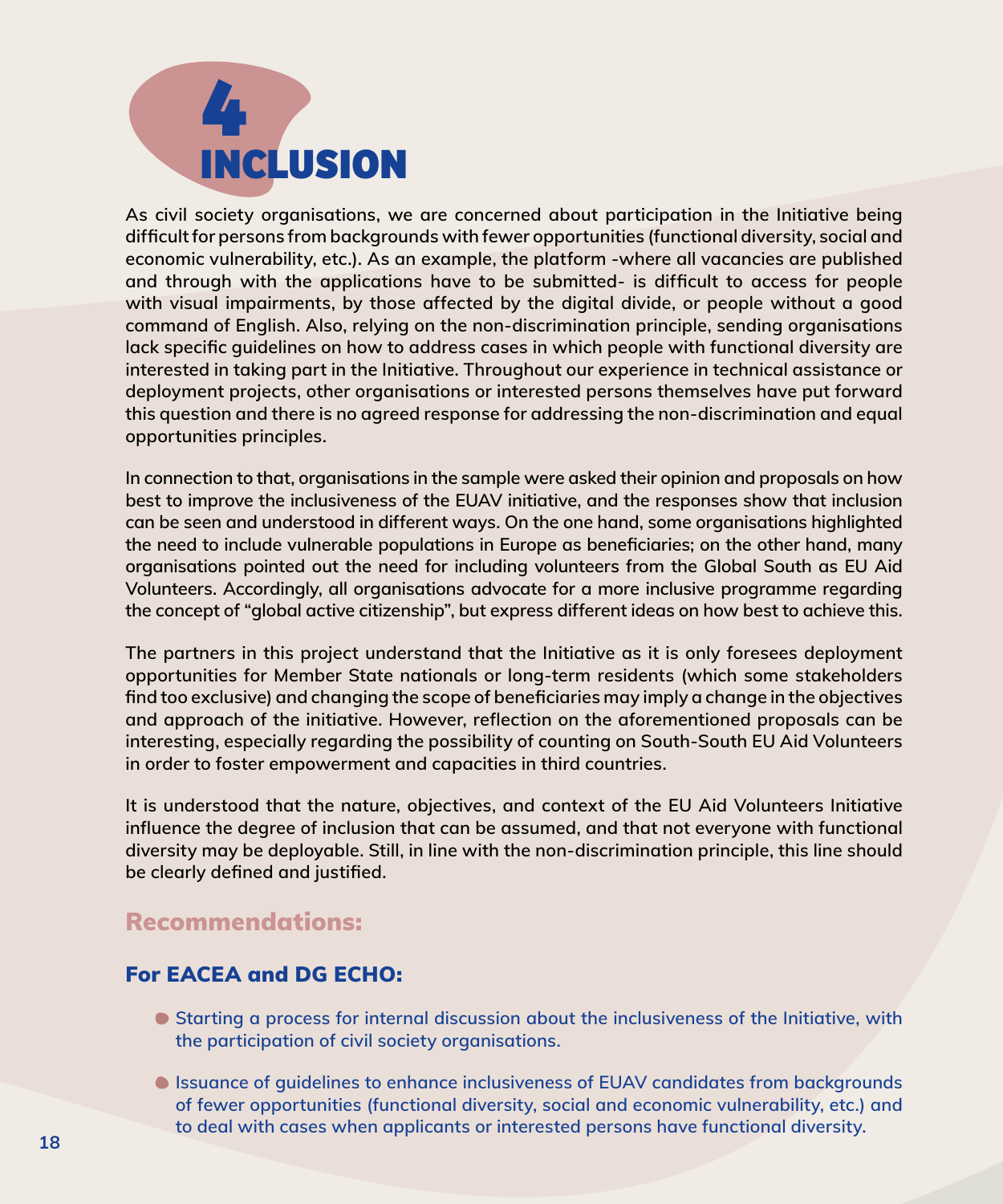- **Allow the possibility to deploy EU Aid Volunteers who complement and facilitate the deployment of volunteers with functional diversity.**
- **Reflect on the possibility of including South-South volunteers (from third countries) to counter the North-South divide in humanitarian aid programmes and simultaneously support the 2030 Agenda.**
- **Enhance promotion of the Initiative among people with social disadvantages, in particular by reinforcing face-to-face and analogic dissemination methods.**

#### For participating organisations:

- **Collaborate with EACEA and DG ECHO in the debate about inclusiveness by providing with examples, experiences and points of view as civil society organisations.**
- **Define more inclusive terms of reference and selection procedures for volunteers' vacancies in third countries and on-line vacancies.**
- **Enhance promotion of the Initiative among people with social disadvantages, in particular by reinforcing face-to-face, analogic and innovative dissemination methods.**

# **5 SCOPE OF HUMANITARIAN ACTION**

**The EUAV interim report underlines the importance of establishing coherence between humanitarian aid actions, civil protection and Linking Relief, Rehabilitation and Development. The consortium of organisations and most of the interviewees agree with the relevance of keeping a comprehensive concept of humanitarian aid, in which LRRD and resilience-building activities are included (Art. 3(d) and art.4 Regulation 375/20014). This approach is considered very positive, as it encompasses fundamental activities to prevent further crises or disasters as well as activities directed towards "strengthening resilience and capacity to cope with, and recover from, crises". It is therefore an opportunity for organisations to provide more comprehensive operations and a broader range of activities linked to humanitarian action contexts. In operational terms of volunteers' deployment, it implies that hosting organisations can count on varied volunteering profiles to better respond to the different phases of humanitarian action. In fact, experts in humanitarian action highlight how activities such as arts or sports can play an important role in the resilience construction process in contexts of post-conflict, protection and protracted crises.**

**In this context, local volunteering appears too as an interesting initiative to be promoted, since it serves the double objective of supporting humanitarian action and build capacities of local communities.**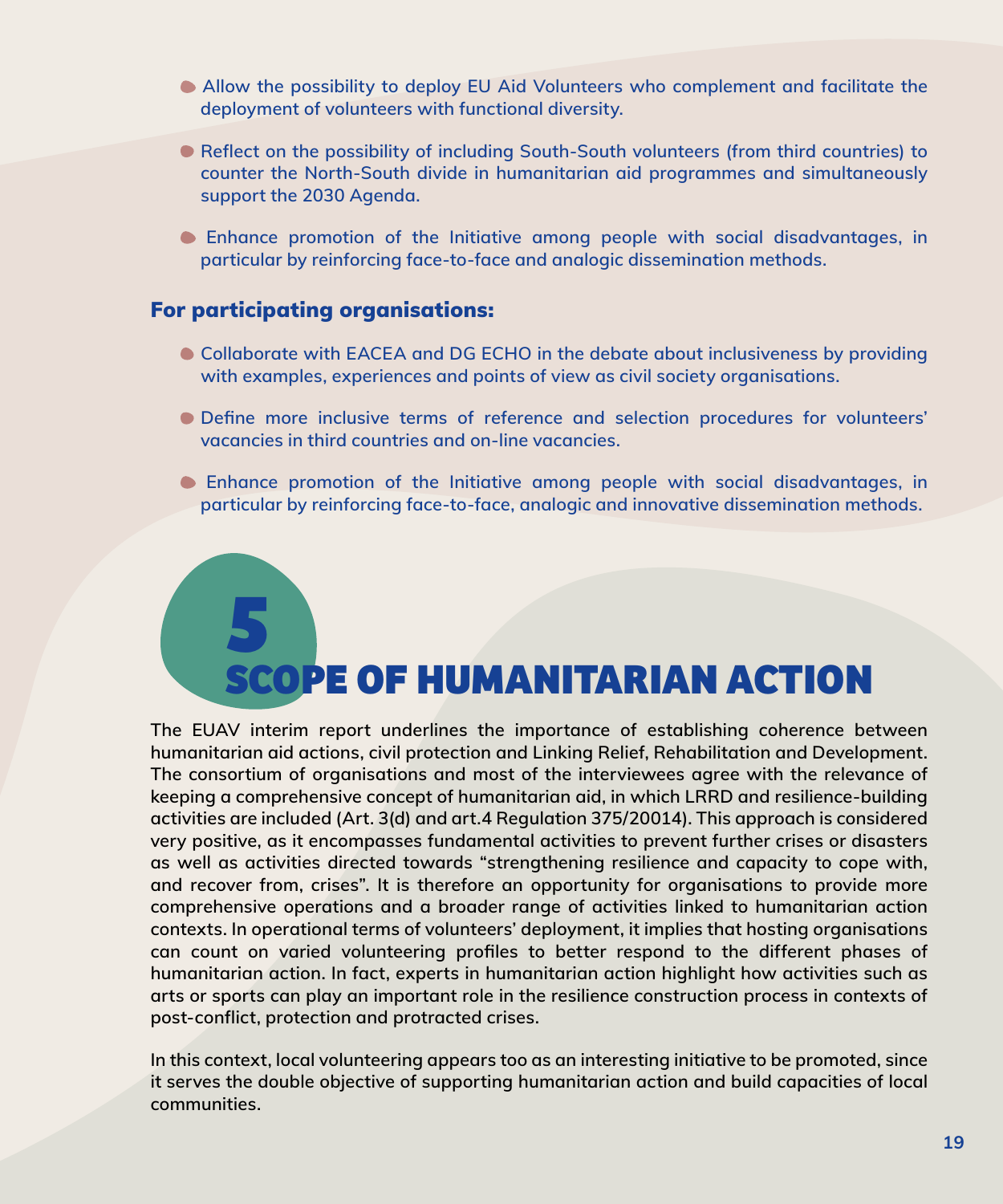## Recommendations:

#### For EACEA and DG ECHO:

**Keeping this approach to humanitarian action and the incentives to local volunteering in the next programs of the EUAV Initiative. Keep and preserve the nature of the EUAV Initiative in the post 2020 period.**

#### For participating organisations:

 **Taking a proactive approach to the potential for action that the EUAV Initiative provides in order to respond to different phases and needs along the humanitarian aid continuum.**



**DG ECHO and EACEA are doing valuable work in disseminating and spreading the visibility of the initiative through both their own communications strategies and through organisation's projects. However, there is the general opinion that participation in the Initiative (by both volunteers and organisations) is sometimes hindered by the difficulty in accessing the information. For organisations, the access to information and documentation on certification is predominantly in English, which may be discouraging, especially for small organisations. With regards to volunteers, they may also come across barriers to accessing information, due in part to the sheer amount of information, and to English consistently being the language used to communicate availability of and access to vacancies. The organisations appreciate the last initiative to include vacancies in other languages, which can solve partly the problems while the EUAV Platform is in English.**

**In fact, the EU Aid Volunteers Platform has a lot of potential for volunteers and organisations but there are still some limitations in its use and promotion. Primarily, as it is hosted by DG ECHO, complementary dissemination is needed since the Initiative looks for varied types of professionals, not necessarily already linked to humanitarian action. Therefore, dissemination among other fora will be beneficial to spread the Initiative, the vacancies, and to address varied profiles of potential volunteers.**

## Recommendations:

### For EACEA and DG ECHO:

 **Provide organisations and potential volunteers with clear and relevant information that is easy to understand and that focuses on the benefits the initiative can offer for both**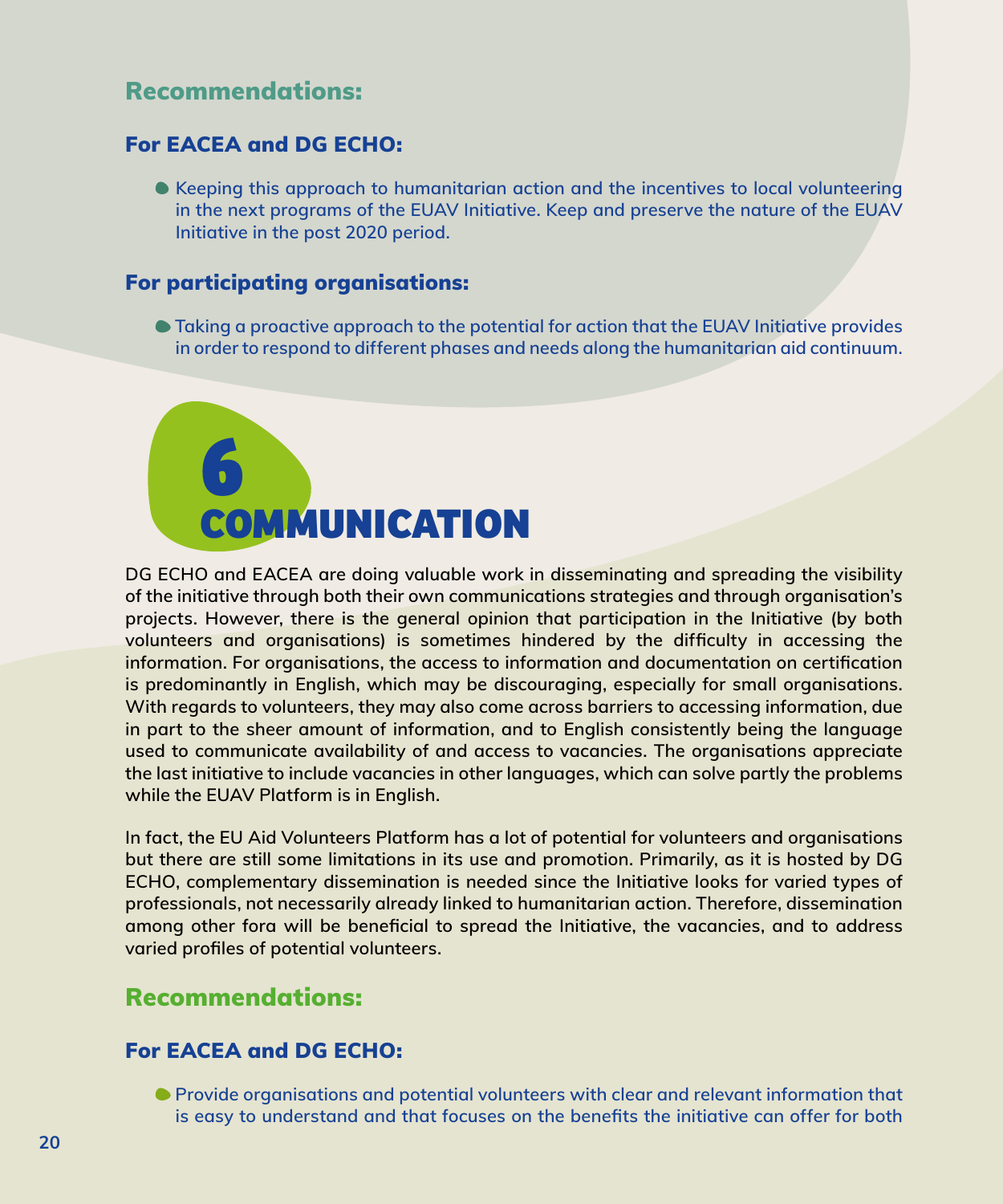**organisations and volunteers: for organisations, the strengthening of activities and response; and for volunteers, the benefits of a learning experience while supporting vulnerable communities. For example, a direct link to EACEA's Certification Mechanism website should be easily available.**

- **Actively involve DG ECHO country offices as dissemination points for the initiative and encourage their role of support and recognition of EU Aid Volunteers.**
- **Add new languages in the EUAV Platform.**
- **Promoting the use of the Forum by volunteers to create discussions of their interest.**
- **Simplify the system to assign vacancies to volunteers in the Platform, so that increasing the number of positions of a published vacancy can be managed easily.**
- **Improve EACEA website in terms of the ease of accessing information for organisations interested in becoming certified and add new languages to submit the forms (e.g. Portuguese).**
- **Require completion of self-assessment questionnaire only to pre-selected candidates.**
- **Provide in-country dissemination campaigns, considering the national context and incorporating national volunteering and humanitarian agencies.**
- **Communication towards other stakeholders not necessarily linked to humanitarian action but able to connect with potential volunteers: universities, professional associations, etc.**
- **Make the platform accessible to online and local volunteers, so that the network can be broader and more comprehensive.**

### For participating organisations:

- **Write terms of reference of vacancies that are easy to read and understand.**
- Hold face-to-face activities and events adapted to national contexts, including a well**designed dissemination process (to volunteers, to organisations, or both).**
- **Communicate to DG ECHO problems with the EUAV Platform.**
- **Diversify the dissemination of vacancies depending on the profile that is sought.**
- **Reinforce visibility of EU Aid Volunteers experiences and of the impact of the initiative.**
- **Reinforce visibility of the program and volunteering opportunities among the private/ for-profit sector.**
- **Encourage relations with DG ECHO local offices for the visibility of the Initiative, as well as for a reinforced support and recognition of EU Aid Volunteers.**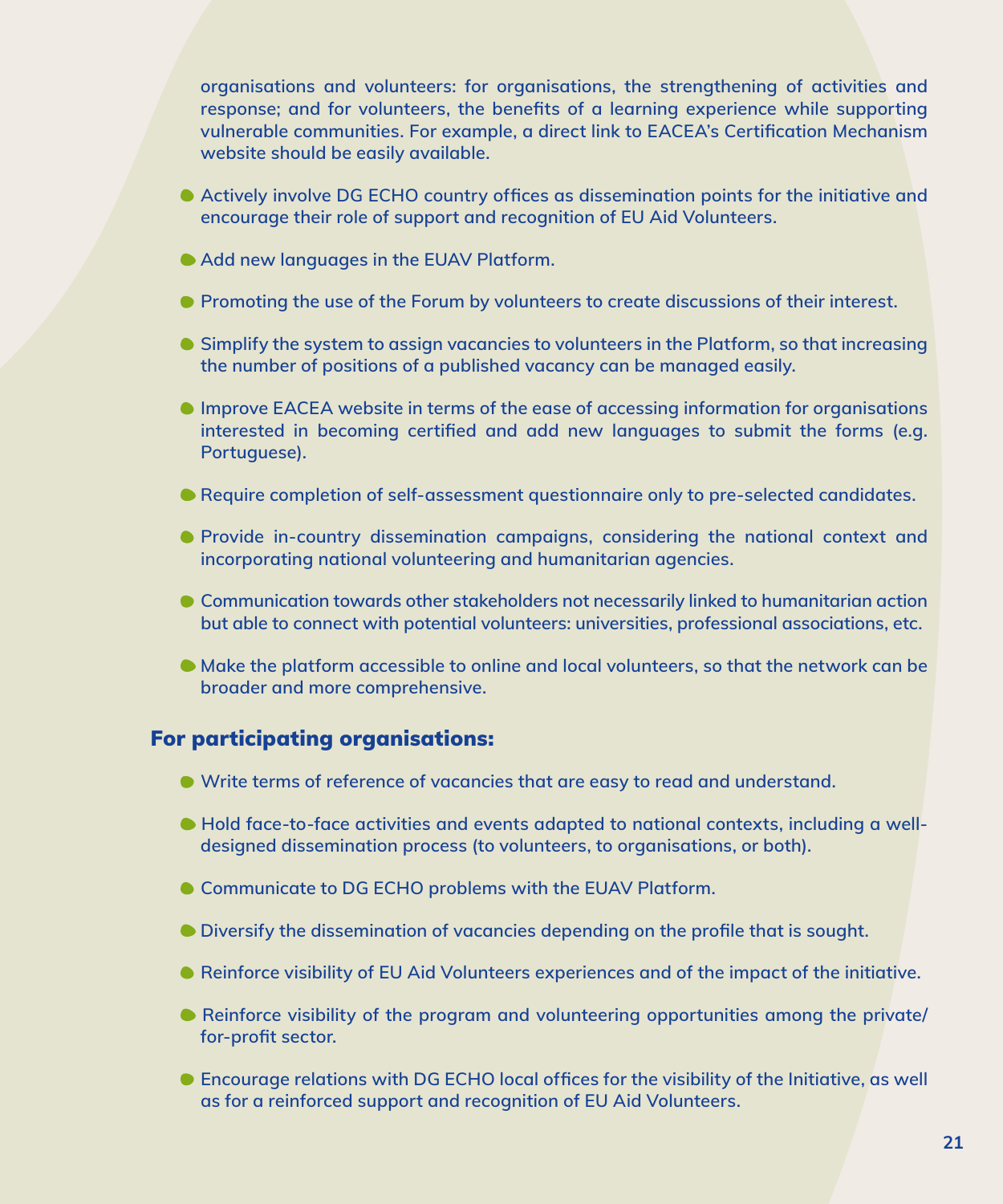

**One of the main concerns for the organisations in the consortium is the future of the Initiative after 2020 and the willingness to streamline different solidarity schemes at the EU level.** 

**At the time of reviewing this document, the proposal for a new Regulation on the European Solidarity Corps (ESC) for 2021-2027 period has been presented and adopted at its first reading by the European Parliament. It foresees the repeal of Regulation 375/2014 and the inclusion of the EU Aid Volunteers Initiative under the umbrella of the ESC.**

**While the Regulation Proposal is in the course of ordinary legislative proceeding, some of its core features have been laid down. In this line, the consortium welcomes aspects such as the efforts to improve the speed of the recruitment process and the inclusion of "quality and support measures". However, the consortium is concerned about other issues which put at risk the essence and objectives of the EU Aid Volunteers Initiative, namely:**

### The age limit (18-30):

**The organisations in the consortium are aware of the European Commission's endeavour to further promote youth opportunities. Nevertheless, the age restriction in humanitarian missions would make the aid volunteering programme more exclusive in a negative way, losing a lot of potential for high quality contribution to EU humanitarian operations. As a matter of fact, to date there is no other programme funded by the EU that offers citizens and long-term residents over 30 years old the opportunity to volunteer specifically in contexts of humanitarian aid.** 

**Having regard for the main objective of the EUAV Initiative (to contribute to strengthening the Union's capacity to provide needs-based humanitarian aid), the consortium believes it is paramount to showcase the added value and the experience, expertise, and know-how that senior volunteers bring to the programme, especially given the technical and soft skills that humanitarian aid contexts demand.** 

**Last, it is worth noting the uniqueness of the EU Aid Volunteers scheme: the focus on qualified and trained volunteers -with no age limits- responding to the needs of specific organisations operating in humanitarian aid.**

#### Certification requirements:

**The "quality label" conceived under the new ESC framework should not weaken the specificities of different types of volunteering. Organisations involved in volunteering for "Humanitarian aid activities" (Strand 2), for example, should be able to follow certain standards in terms of incident management that for organisations managing volunteers under Strand 1 might be excessive. Also, a certain level of experience in humanitarian-aid-related issues should be a must.**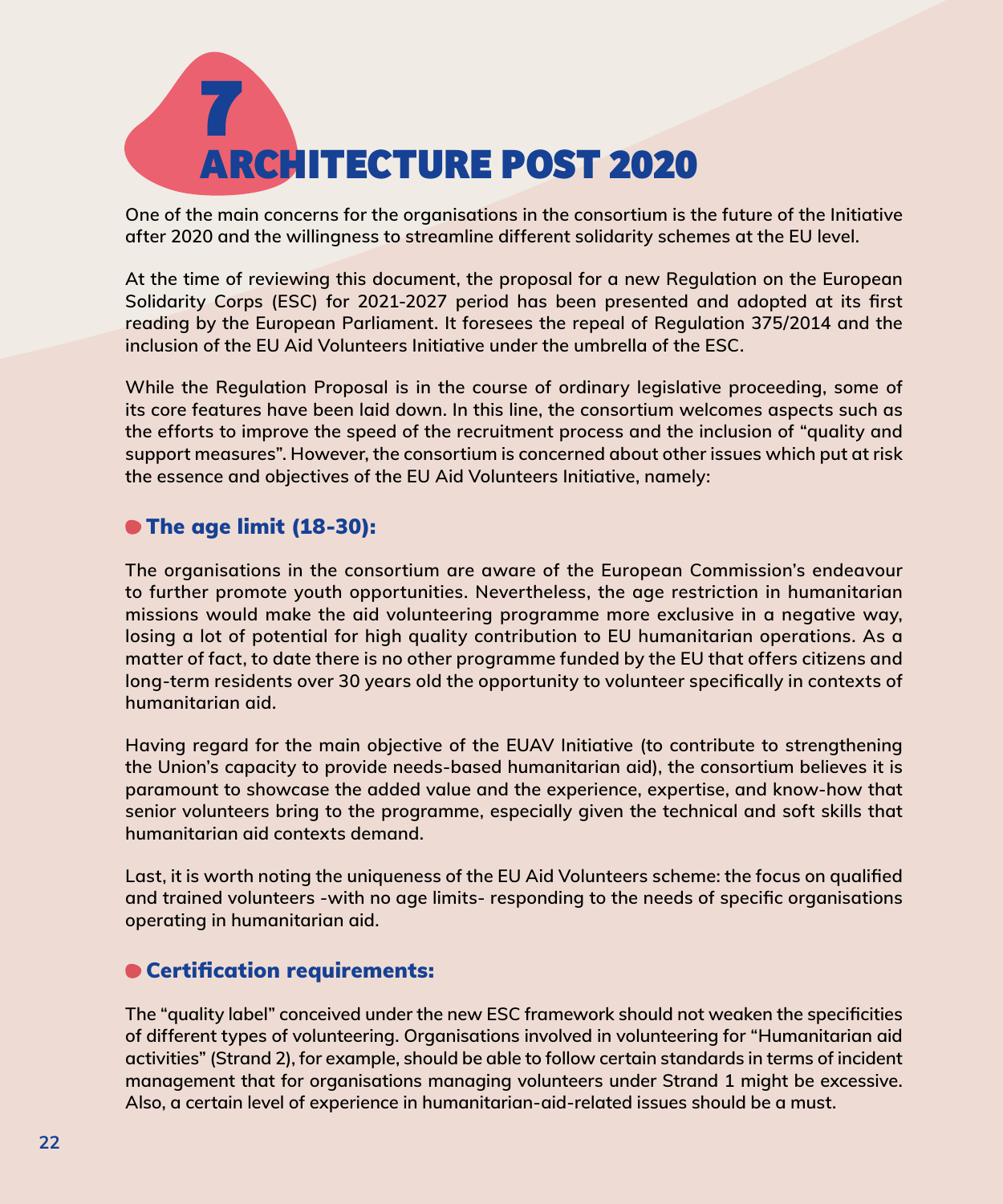**In other words, the aforementioned recommendations regarding the certification process and requirements should always be understood by partner organizations within the pretext that managing volunteers in humanitarian contexts requires high standards of quality, specific knowledge and practices. It is also understood that such requirements may be excessive in other contexts or volunteering actions.** 

**Accordingly, the consortium advocates for differentiated quality labels or certification requirements for organisations depending on the type of activities in which they are going to take part.** 

## Capacity building activities:

**As shown throughout this report, the technical assistance and capacity building activities have proven to be very useful and they continue to have a high potential, not only regarding prospective certification of sending or hosting organisations, but also for the general objectives of the program related to "strengthening the capacity and resilience of vulnerable or disasteraffected communities in third countries".** 

**The new framework foresees "quality and support measures" applicable to the 'European Voluntary Humanitarian Aid Corps' strand; a welcomed addition. However, there is no specification as to which topics can be covered through capacity building activities and which should be addressed to participant organisations.** 

**We consider it of high importance that there be the possibility of addressing humanitarian-aidrelated topics that fall under this type of activities, and that local communities can benefit from them.** 

### Budgetary issues:

**The organisations of the consortium are concerned with the changes that the new legal framework may imply budget wise. Although the financial envelope foreseen for the 2021- 2027 is higher than the amount foreseen for the EU Aid Volunteers Initiative in the period 2014-2020, the lack of details in the two strands of action and the varied activities included in the framework might imply lesser resources for humanitarian aid activities.** 

**As the report reflects, +CARE consortium considers highly relevant to invest in humanitarian aid activities, and even increase the resources or be more flexible in aspects such as human resources or activities targeting persons out of the consortia. We hope that the new framework will not result in lesser resources, thus in poorer quality of humanitarian aid activities.**

#### Humanitarian aid essence

**The current text does not explain in detail the specific features and management of humanitarian aid activities. While this might imply more flexibility in the implementation of projects, it could also blur the specificities and essence of humanitarian aid volunteering and complementary activities.**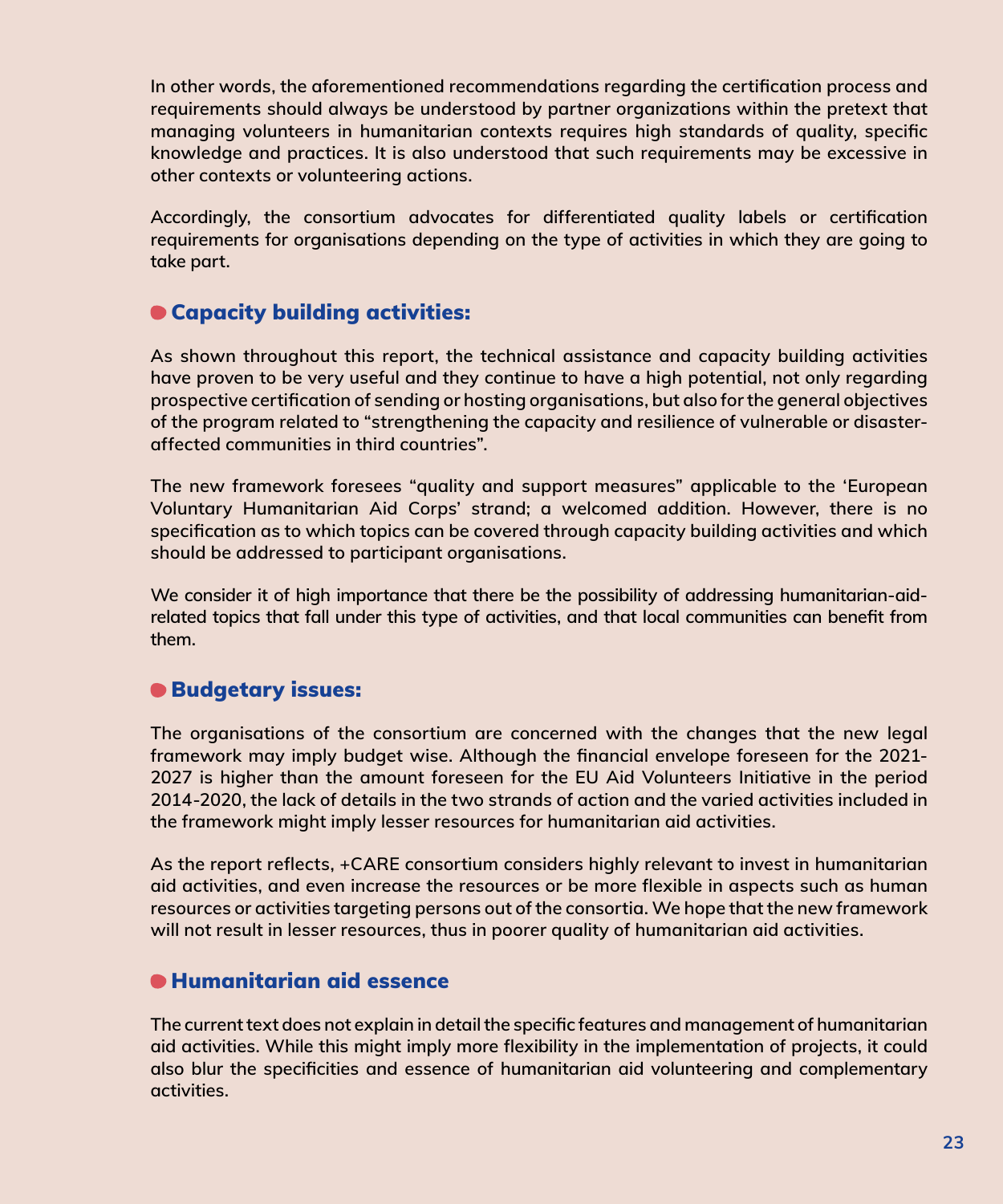**Streamlining different solidarity activities may have positive aspects, such as better outreach and costs-saving; however, such framework puts together different activities of distinct characters (volunteering and apprenticeships or jobs, humanitarian action and other expressions of solidarity). +CARE partners are thus concerned about a potential loss of prominence and humanitarian specificity compared to the framework ensured by the EU Aid Volunteers Initiative.**

## Recommendations:

### For EACEA and DG ECHO:

- **Maintain the unique characteristics of EUAV Initiative under the new regulation.**
- **Consider recommending the lift of the age restriction for future "European Solidarity Humanitarian Aid" volunteers.**
- **Keep differentiated "quality label" or certification requirements for organisations involved in humanitarian aid activities.**
- **Consider the relevance and specific costs and needs of humanitarian aid activities for the split of the budget among the different strands of action.**

### For participating organisations:

 **Share with EACEA and DG ECHO the added value and differences among the different European volunteering schemes based on their experience, with special emphasis on the added value of senior volunteers, so that it can be taken into consideration when defining the new scheme.**

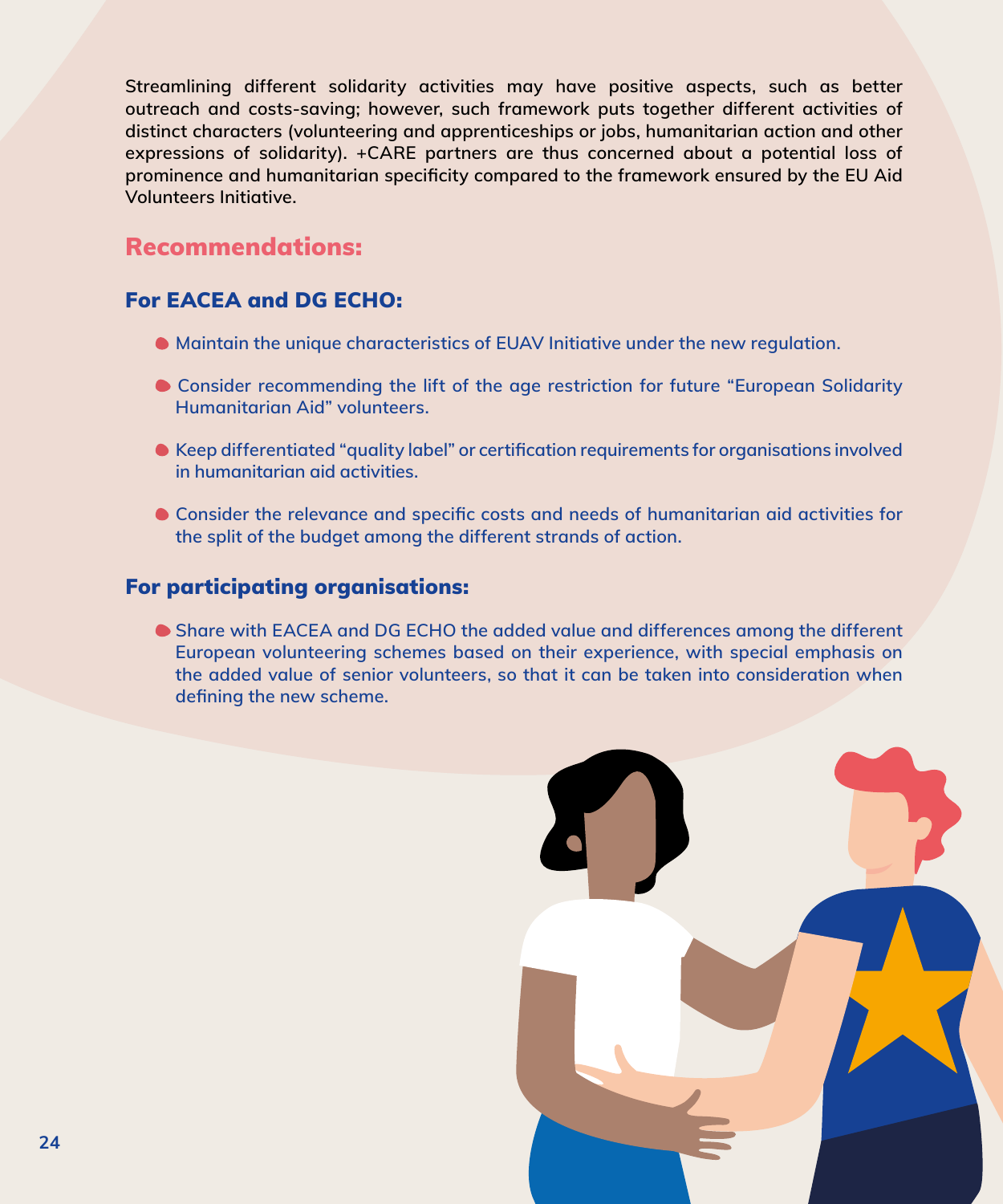| <b>ORGANISATION NAME</b>                                                             | <b>COUNTRY</b>        | <b>TYPE</b>    | <b>CATEGORY</b>      |
|--------------------------------------------------------------------------------------|-----------------------|----------------|----------------------|
| Acción contra el Hambre España                                                       | <b>SPAIN</b>          | <b>SENDING</b> | <b>CERTIFIED</b>     |
| <b>ActionAid DK</b>                                                                  | <b>DENMARK</b>        | <b>SENDING</b> | <b>NOT CERTIFIED</b> |
| <b>ActionAid Hellas</b>                                                              | <b>GREECE</b>         | <b>SENDING</b> | <b>CERTIFIED</b>     |
| Alianza por la Solidaridad                                                           | <b>SPAIN</b>          | <b>SENDING</b> | <b>CERTIFIED</b>     |
| <b>Comhlamh - Action for Global Justice</b>                                          | <b>IRELAND</b>        | <b>SENDING</b> | <b>NOT CERTIFIED</b> |
| Médicos del Mundo España                                                             | <b>SPAIN</b>          | <b>SENDING</b> | <b>CERTIFIED</b>     |
| Focsiv - Federazione degli Organismi Cristiani<br>Servizio Internazionale Volontario | <b>ITALY</b>          | <b>SENDING</b> | <b>CERTIFIED</b>     |
| <b>GVC HQ</b>                                                                        | <b>ITALY</b>          | <b>SENDING</b> | <b>CERTIFIED</b>     |
| <b>Folkekirkens Nødhjælp / DanChurchAid</b>                                          | <b>DENMARK</b>        | <b>SENDING</b> | <b>CERTIFIED</b>     |
| <b>Gruppo di Volontariato Civile - GVC</b>                                           | <b>ITALY</b>          | <b>SENDING</b> | <b>CERTIFIED</b>     |
| Magyar Önkéntesküldő Alapítvány - HVSF                                               | <b>HUNGARY</b>        | <b>SENDING</b> | <b>CERTIFIED</b>     |
| <b>Imago Mundi</b>                                                                   | <b>ROMANIA</b>        | <b>SENDING</b> | <b>NOT CERTIFIED</b> |
| La Guilde                                                                            | <b>FRANCE</b>         | <b>SENDING</b> | <b>CERTIFIED</b>     |
| <b>Movimiento por la Paz - MPDL</b>                                                  | <b>SPAIN</b>          | <b>SENDING</b> | <b>CERTIFIED</b>     |
| <b>Pro Vobis</b>                                                                     | <b>ROMANIA</b>        | <b>SENDING</b> | <b>NOT CERTIFIED</b> |
| <b>SOS Malta</b>                                                                     | <b>MALTA</b>          | <b>SENDING</b> | <b>CERTIFIED</b>     |
| Területfejlesztők a Vidékért Egyesület                                               | <b>HUNGARY</b>        | <b>SENDING</b> | <b>NOT CERTIFIED</b> |
| <b>Voluntary Service Overseas - VSO</b>                                              | <b>UNITED KINGDOM</b> | <b>SENDING</b> | <b>CERTIFIED</b>     |
| <b>ActionAid Zimbabwe</b>                                                            | <b>ZIMBABWE</b>       | <b>HOSTING</b> | <b>NOT CERTIFIED</b> |
| Alianza por la Solidaridad - Colombia                                                | <b>COLOMBIA</b>       | <b>HOSTING</b> | <b>CERTIFIED</b>     |
| Alianza por la Solidaridad - Haití                                                   | <b>HAITI</b>          | <b>HOSTING</b> | <b>CERTIFIED</b>     |
| <b>Ecuasol</b>                                                                       | <b>ECUADOR</b>        | <b>HOSTING</b> | <b>CERTIFIED</b>     |
| <b>GVC Haiti</b>                                                                     | <b>HAITI</b>          | <b>HOSTING</b> | <b>CERTIFIED</b>     |
| <b>GVC Monzambique</b>                                                               | <b>MOZAMBIQUE</b>     | <b>HOSTING</b> | <b>CERTIFIED</b>     |
| <b>GVC Nicaragua</b>                                                                 | <b>NICARAGUA</b>      | <b>HOSTING</b> | <b>CERTIFIED</b>     |
| <b>GVC Cambodia</b>                                                                  | <b>CAMBODIA</b>       | <b>HOSTING</b> | <b>CERTIFIED</b>     |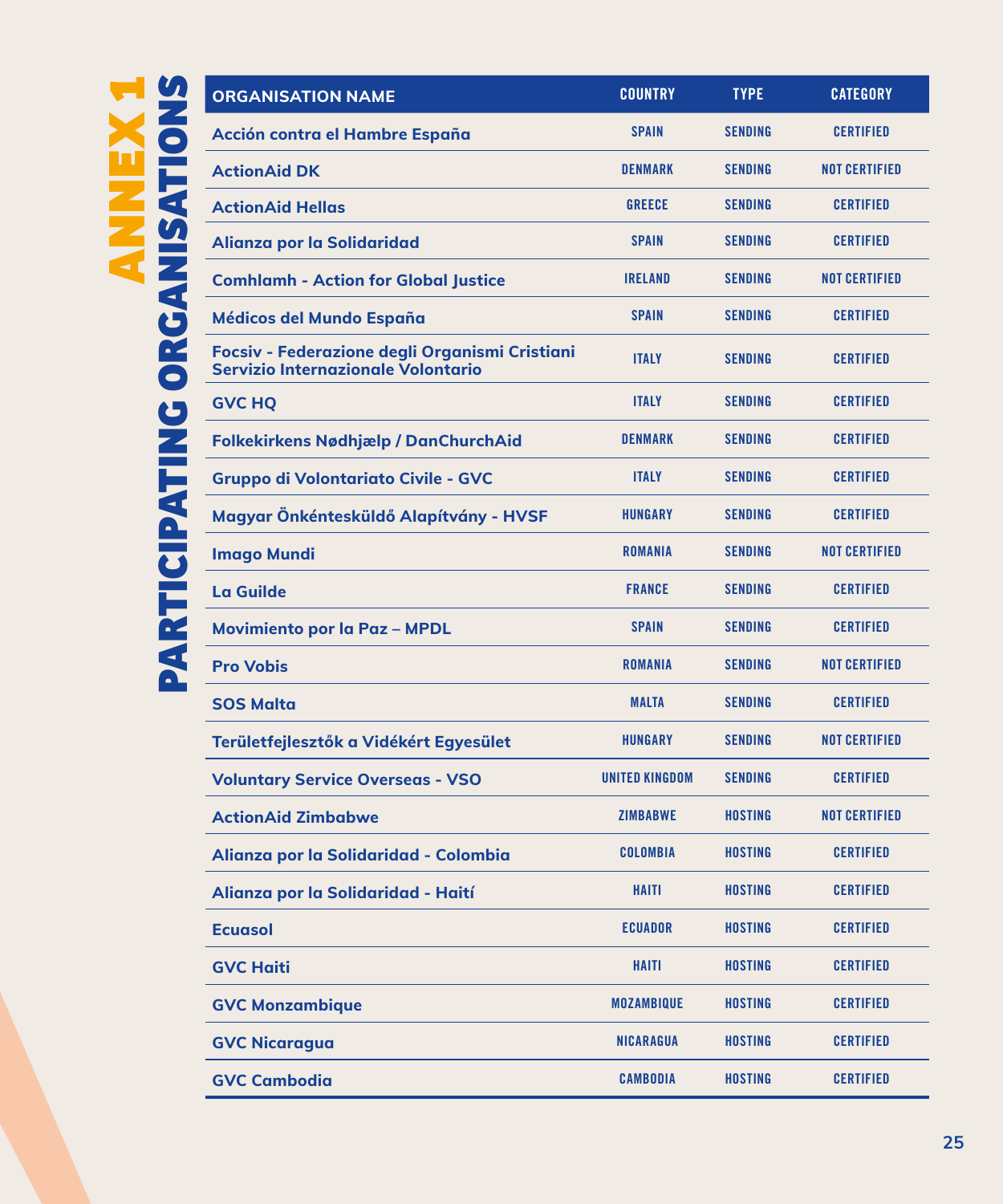**This manual was made as part of the technical assistance project "More to care: encouraging certification and strengthening EUAV management capacities of European sending organisations" (+ CARE), funded by the European Union for the EU Aid Volunteers initiative.**